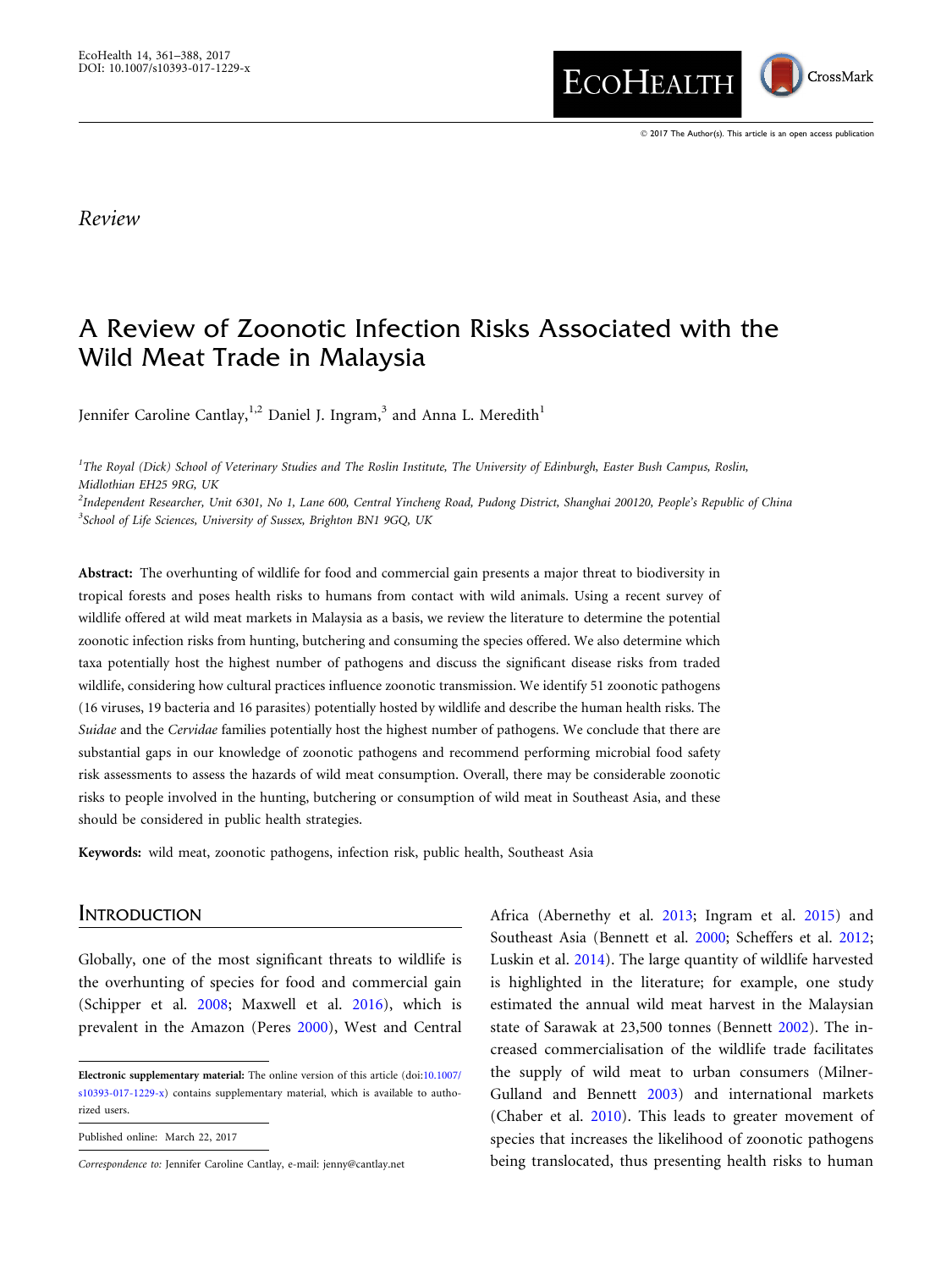populations worldwide (Marano et al. [2007\)](#page-24-0). Anthropogenic activities, including the global wildlife trade, have been linked to the rise in emerging infectious diseases (EIDs) (Karesh et al. [2007](#page-23-0)), and whilst the contribution from the wild meat trade is unknown, its involvement in zoonotic spillovers to humans has been recognised in some countries such as Côte d'Ivoire (Ayouba et al. [2013](#page-21-0)) and Cameroon (Pernet et al. [2014\)](#page-25-0). ''One Health'' research (Atlas et al. [2010](#page-21-0)) synthesises this information and uses collaborative interdisciplinary approaches to improve understanding of zoonotic disease epidemiology in relation to human activities, such as wildlife hunting (Daszak et al. [2007](#page-22-0)).

People who are involved in wildlife hunting, butchering and consumption risk transmission of infection from their close contact (e.g. transcutaneous, mucosal routes) with live and dead animals or via contaminative routes (e.g. faeces, fomites). Zoonotic infections from hunting are well documented, such as an Ebola disease outbreak related to handling infected chimpanzee, gorilla and duiker carcasses (Leroy et al. [2004](#page-24-0)) and brucellosis in Australian hunters of wild boar (Eales et al. [2010](#page-22-0)). Foodborne infections from wild meat consumption have been reported globally, for example, Hepatitis E from raw or undercooked venison in Japan (Matsuda et al. [2003](#page-24-0); Tei et al. [2003\)](#page-26-0) and trichinellosis from wild boar meat in France (De Bruyne et al. [2006](#page-22-0)).

Whilst numerous studies have investigated the zoonotic disease risks from the trade of wild meat in Africa (Wolfe et al. [2005](#page-26-0); Kamins et al. [2015](#page-23-0)), significantly less attention has been focused on Southeast Asia. In this region, many people consume a great variety of wildlife due to their cultural practices and beliefs. The demand for species valued as a delicacy, such as Sumatran serow meat in Malaysia (Shepherd and Krishnasamy [2014](#page-26-0)), or used for traditional medicine, including Asiatic softshell turtles in soup (Sharma [1999\)](#page-26-0), has led to greater commercialisation of the trade within Southeast Asia (Scheffers et al. [2012;](#page-26-0) Shepherd and Krishnasamy [2014](#page-26-0)), which increases risks for human health. Since the wildlife trade distribution networks enable the regional movement of animals, this facilitates cross-species transmission of pathogens due to the mixing of numerous species from different sources in combination with the close proximity between wildlife and humans (Karesh et al. [2005](#page-23-0)). The importance of understanding how these networks influence zoonotic infection between species was illustrated by the spread of severe acute

respiratory syndrome (SARS)-associated coronavirus from bats to civets to humans (Li et al. [2005c](#page-24-0)).

This aim of this review is to fill the gap in knowledge about Southeast Asia by evaluating published research to determine the potential zoonotic infection risks to humans from hunting, butchering and consumption of wildlife, using the wild meat trade in Malaysia as a case study.

## **METHODS**

The taxa sold as wild meat in Malaysia were identified from a survey of wild meat establishments (restaurants, roadside stalls and markets) across Peninsular Malaysia, Sabah and Sarawak, conducted by TRAFFIC (Caillabet et al. (Unpublished). The species identified in this survey (Table 1) were used to categorise the potential zoonotic viral, bacterial and parasitic pathogens in wildlife hosts.

Between July 2014 and February 2015, we conducted a literature review of publications using online databases

Table 1. Wildlife Species Identified in Surveyed Establishments Across Malaysia Listed in Order of Decreasing Availability.

#### Species

Deer spp. (e.g. Muntiacus muntjak and Rusa unicolor) Sunda Bearded Pig (Sus barbatus) Eurasian Wild Pig (Sus scrofa) Squirrel spp. (not specified) Civet spp. (e.g. Paradoxurus hermaphroditus and Viverra tangalunga) Softshell Turtle (e.g. Amyda cartilaginea and Dogania subplana) Sumatran Serow (Capricornis sumatraensis) Flying Fox spp. (e.g. Pteropus vampyrus and P. hypomelanus) Porcupine spp. (e.g. Hystrix brachyura) Reticulated Python (Python reticulatus) Water Monitor Lizard (Varanus salvator) Estuarine Crocodile (Crocodylus porosus) Sun Bear (Helarctos malayanus) Long-tailed Macaque (Macaca fascicularis) Sunda Pangolin (Manis javanica) Tiger (Panthera tigris jacksoni) Red Junglefowl (Gallus gallus) Leopard (Panthera pardus) Asian Elephant (Elephas maximus) Monocled Cobra (Naja kaouthia) Tortoise spp. (not specified)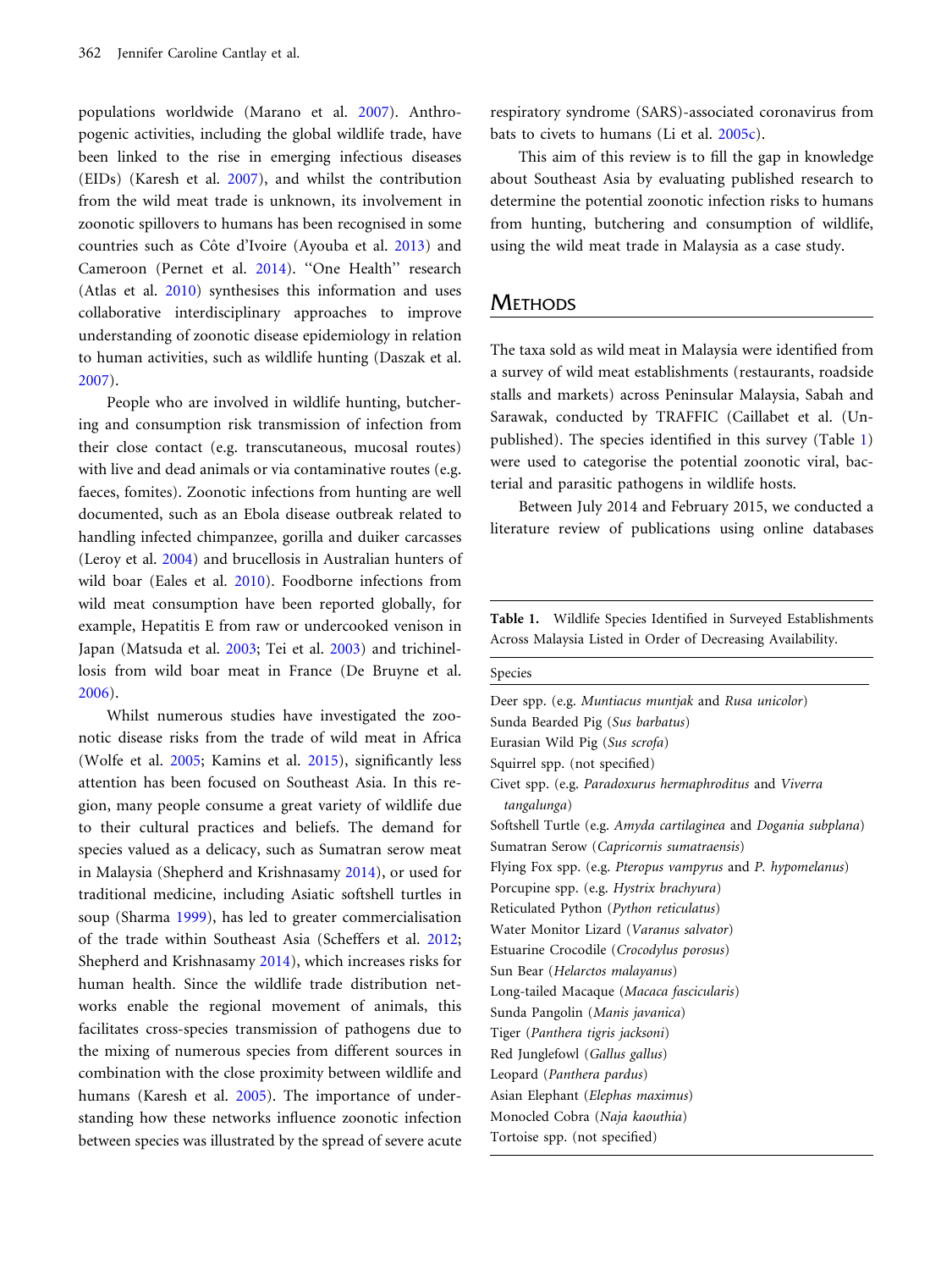Google Scholar and Web of Science, with further information collected from the disease reporting database, ProMed. The initial search used all possible combinations of key words relating to the traded species (e.g. ''tiger'' or "Panthera"), infectious disease terminology (including ''zoonotic'', ''zoonoses'', ''infection'' and ''infectious'') and three pathogen categories (including ''virus'', ''viral'', "bacteria", "bacterial", "parasite" and "parasitic"). Different combinations of the key words were linked together (e.g. ''tiger'' AND ''zoonotic'' AND ''virus'') to search for information about zoonotic pathogens circulating in wildlife hosts. Specific inclusion criteria utilised surveys (serological and faecal sampling) and disease investigations (post mortem examinations) of free-ranging and captive wild animal populations for pathogens, with negative results excluded. In some cases, insufficient data about the traded species necessitated the use of research from other species within the same taxonomic family or order. Due to the lack of data on sun bears, the search was expanded to other Ursidae species. This approach assumes that taxonomically related hosts would share similar pathogens due to their phylogeny (Davies and Pedersen [2008](#page-22-0)). We excluded vector-borne pathogens from this review because of their indirect transmission route to humans, which we considered to be less relevant for wildlife hunters and consumers as an immediate route of zoonotic transmission than handling and consuming carcases.

A subsequent search was conducted to find evidence for zoonotic infections in humans from wildlife. It combined the word ''human'' with key words relating to the zoonotic pathogens identified in the initial search (e.g. ''Bacillus anthracis'') or associated human disease (e.g. "anthrax") and the wildlife host (e.g. "deer"). For example, ''human'' AND ''bacillus anthracis'' AND ''deer'' or ''human'' AND ''anthrax'' AND ''deer''. We included disease case reports (occupational exposure to wild animals) and serological surveys of some human populations (indigenous tribes with hunting traditions), which provided information on the transmission routes and infection risks from the hunting, butchering and consumption of wildlife.

There was no limitation placed on the date of publication for the searches conducted. We examined publications and databases globally for relevant zoonotic information, but excluded pathogens geographically distributed outside of Asia. Additional references were identified by searching the reference lists of the papers that were obtained from the literature search.

## **RESULTS**

In total, 475 references were found that met the inclusion criteria to provide information on the viruses, bacteria and parasites that could potentially be hosted by the wild animals for sale in Malaysia (Tables [2](#page-3-0), [3](#page-4-0), [4,](#page-5-0) A1–3). Old world monkeys (Family: Cercopithecidae) and wild pigs (Family: Suidae) were found to host the greatest combined numbers of zoonotic pathogens (Figure [1\)](#page-17-0). Potential transmission routes of the zoonotic pathogens were associated with wildlife hunting (capture and handling of animals), butchering (evisceration, skinning and cutting of carcasses) and consumption of the traded taxa (Table [5\)](#page-6-0).

## Viruses

We identified 16 zoonotic viruses potentially hosted by the traded wildlife (Table [2\)](#page-3-0) and found evidence for transmission to humans in 46 references (Table [5\)](#page-6-0). The Cercopithecidae and the Pteropodidae families harbour the greatest number of viruses, six and five respectively (Figure [1](#page-17-0)). Results show evidence of Cercopithecine herpesvirus-1 (CDC [1987](#page-21-0), [1998](#page-21-0); Holmes et al. [1990](#page-23-0); Weigler [1992](#page-26-0); Huff and Barry [2003\)](#page-23-0) and Rabies virus (Favoretto et al. [2001](#page-22-0)) infections in humans from monkeys, which cause fatal disease. The transmission of these viruses can occur from bites and scratches during hunting or via mucous membranes or damaged skin when butchering, presenting a significant risk for hunters. The genetic similarities between Cercopithecidae and humans risk primate-to-human transmission of viruses that may lead to emergence of novel infections within human populations, as illustrated by some simian retroviruses (Gessain et al. [2013](#page-22-0)).

The Pteropodidae bats potentially harbour five zoonotic viruses, and some species may be natural hosts for viral EIDs (e.g. Nipah virus, Ebola virus and novel Reoviruses). Surveys sampling P. vampyrus and P. hypomelanus have indicated these species are reservoir hosts for Nipah virus in Malaysia (Yob et al. [2001](#page-27-0); Chua et al. [2002](#page-21-0)). Direct transmission of Nipah virus from Pteropodidae bats to people may be possible because epidemics have been reported in Bangladesh associated with human exposure to their urine and saliva (Luby et al. [2009\)](#page-24-0), which should alert bat hunters and consumers to the potential transmission risks. Lyssaviruses should be regarded as a greater infection risk for hunters since fatal encephalitis cases have been reported in Australia from bat bites and scratches (Samaratunga et al.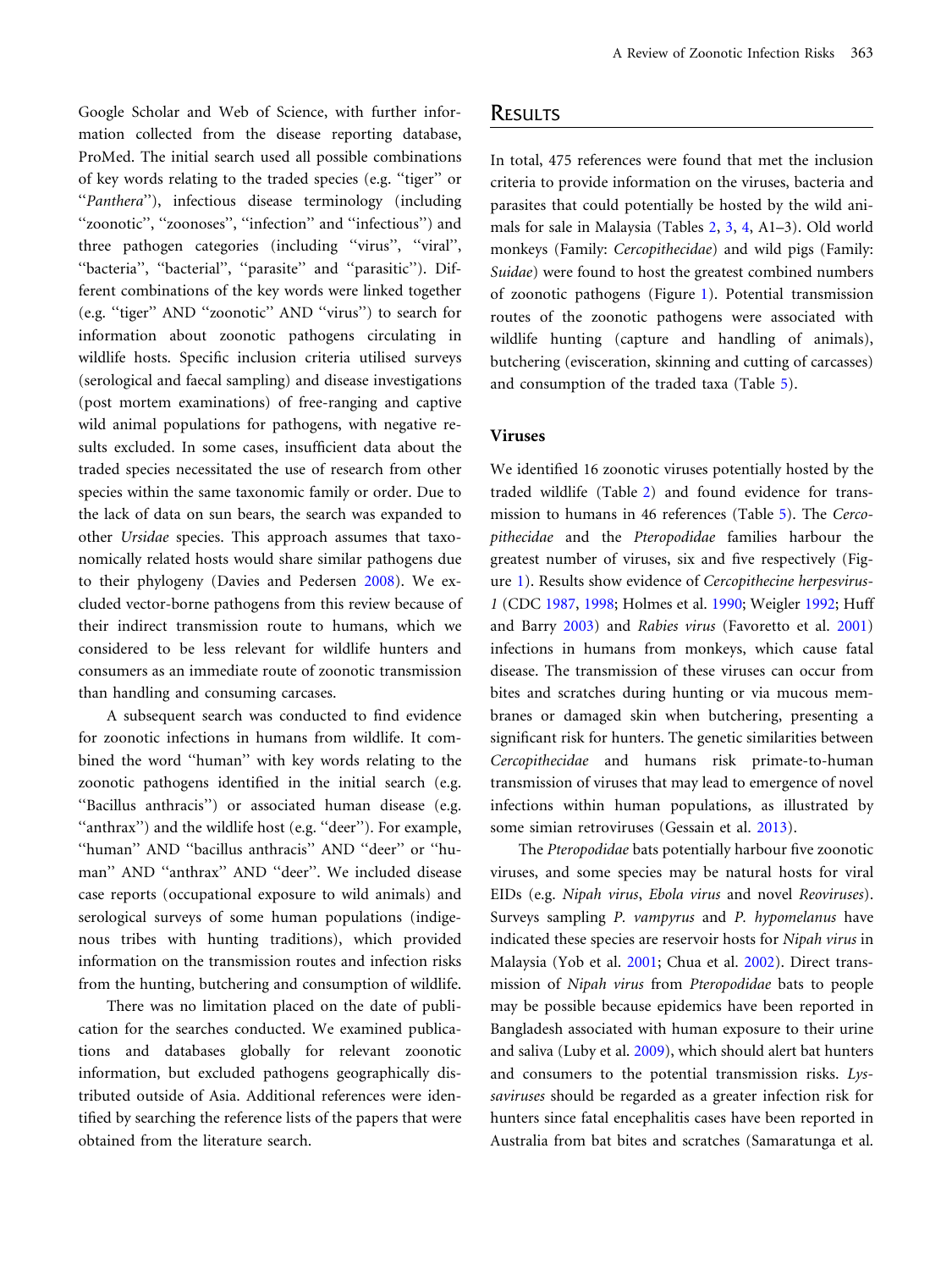| Virus                                                                                 |                                                                                         |             |             | Wildlife host (taxonomic order or family)                                      |             |             |             |
|---------------------------------------------------------------------------------------|-----------------------------------------------------------------------------------------|-------------|-------------|--------------------------------------------------------------------------------|-------------|-------------|-------------|
|                                                                                       |                                                                                         |             |             | Suidae Cervidae Sciuridae Viverridae Caprinae Pteropodidae Hystricidae Ursidae |             |             |             |
| Avian paramyxovirus-1<br>Cercopithecine herpesvirus-1<br>Cowpox virus (Orthopoxvirus) |                                                                                         |             |             |                                                                                |             |             |             |
| Ebola virus subtype Reston                                                            |                                                                                         |             |             |                                                                                |             | X           |             |
| Hepatitis E virus                                                                     | $\mathbf X$                                                                             | $\mathbf X$ |             |                                                                                |             |             |             |
| Highly pathogenic avian influenza virus<br>Lymphocytic choriomeningitis virus         |                                                                                         |             | $\mathbf X$ | $\mathbf X$                                                                    |             |             |             |
| Nipah virus                                                                           |                                                                                         |             |             |                                                                                |             | $\mathbf X$ |             |
| Orf virus (Parapoxvirus)                                                              |                                                                                         | $\mathbf X$ |             |                                                                                | $\mathbf X$ |             |             |
| Rabies virus and related Lyssaviruses                                                 |                                                                                         |             | $\mathbf X$ | $\mathbf X$                                                                    |             | $\mathbf X$ | $\mathbf X$ |
| Reoviruses (e.g. Melaka virus)                                                        |                                                                                         |             |             |                                                                                |             | $\mathbf X$ |             |
| <b>SARS</b> Coronavirus                                                               |                                                                                         |             |             | $\mathbf X$                                                                    |             | $\mathbf X$ |             |
| Simian foamy virus                                                                    |                                                                                         |             |             |                                                                                |             |             |             |
| Simian type D retrovirus                                                              |                                                                                         |             |             |                                                                                |             |             |             |
| Simian virus 40                                                                       |                                                                                         |             |             |                                                                                |             |             |             |
| Swine influenza virus                                                                 | $\mathbf X$                                                                             |             |             |                                                                                |             |             |             |
| Virus                                                                                 | Wildlife host (taxonomic order or family)                                               |             |             |                                                                                |             |             |             |
|                                                                                       | Cercopithecidae Felidae Manidae Elephantidae Squamata Testudines Crocodylia Galliformes |             |             |                                                                                |             |             |             |
| Avian paramyxovirus-1                                                                 |                                                                                         |             |             |                                                                                |             |             | $\mathbf X$ |
| Cercopithecine herpesvirus-1                                                          | $\mathbf X$                                                                             |             |             |                                                                                |             |             |             |
| Cowpox virus (Orthopoxvirus)                                                          |                                                                                         |             |             | $\mathbf X$                                                                    |             |             |             |
| Ebola virus subtype Reston                                                            | X                                                                                       |             |             |                                                                                |             |             |             |
| Hepatitis E virus                                                                     |                                                                                         |             |             |                                                                                |             |             |             |
| Highly pathogenic avian<br>influenza virus                                            |                                                                                         | X           |             |                                                                                |             |             | $\mathbf X$ |
| Lymphocytic choriomeningitis<br>virus                                                 |                                                                                         |             |             |                                                                                |             |             |             |
| Nipah virus                                                                           |                                                                                         |             |             |                                                                                |             |             |             |
| Orf virus (Parapoxvirus)                                                              |                                                                                         |             |             |                                                                                |             |             |             |
| Rabies virus and related<br>Lyssaviruses                                              | $\mathbf X$                                                                             | X           |             |                                                                                |             |             |             |
| Reoviruses (e.g. Melaka virus)                                                        |                                                                                         |             |             |                                                                                |             |             |             |
| SARS* Coronavirus                                                                     |                                                                                         |             |             |                                                                                |             |             |             |
| Simian foamy virus                                                                    | X                                                                                       |             |             |                                                                                |             |             |             |
| Simian type D retrovirus                                                              | $\mathbf X$                                                                             |             |             |                                                                                |             |             |             |
| Simian virus 40                                                                       | $\mathbf X$                                                                             |             |             |                                                                                |             |             |             |
| Swine influenza virus                                                                 |                                                                                         |             |             |                                                                                |             |             |             |

## <span id="page-3-0"></span>Table 2. Potential Zoonotic Viral Pathogens from Wildlife Involved in the Wild Meat Trade.

[1998](#page-26-0); Hanna et al. [2000](#page-23-0); Warrilow et al. [2002;](#page-26-0) ProMEDmail [2014a](#page-25-0)). Since Rabies virus and related Lyssaviruses are potentially hosted by five other traded taxa (Sciuridae, Viverridae, Ursidae, Cercopithecidae and Felidae), with several human case reports, there is a high infection risk for people hunting these animals.

### Bacteria

Nineteen bacteria were found to be potentially hosted by traded wildlife (Table [3\)](#page-4-0), and evidence for zoonotic transmission to humans was identified in 61 references (Table [5\)](#page-6-0). The commonly traded Suidae and Cervidae host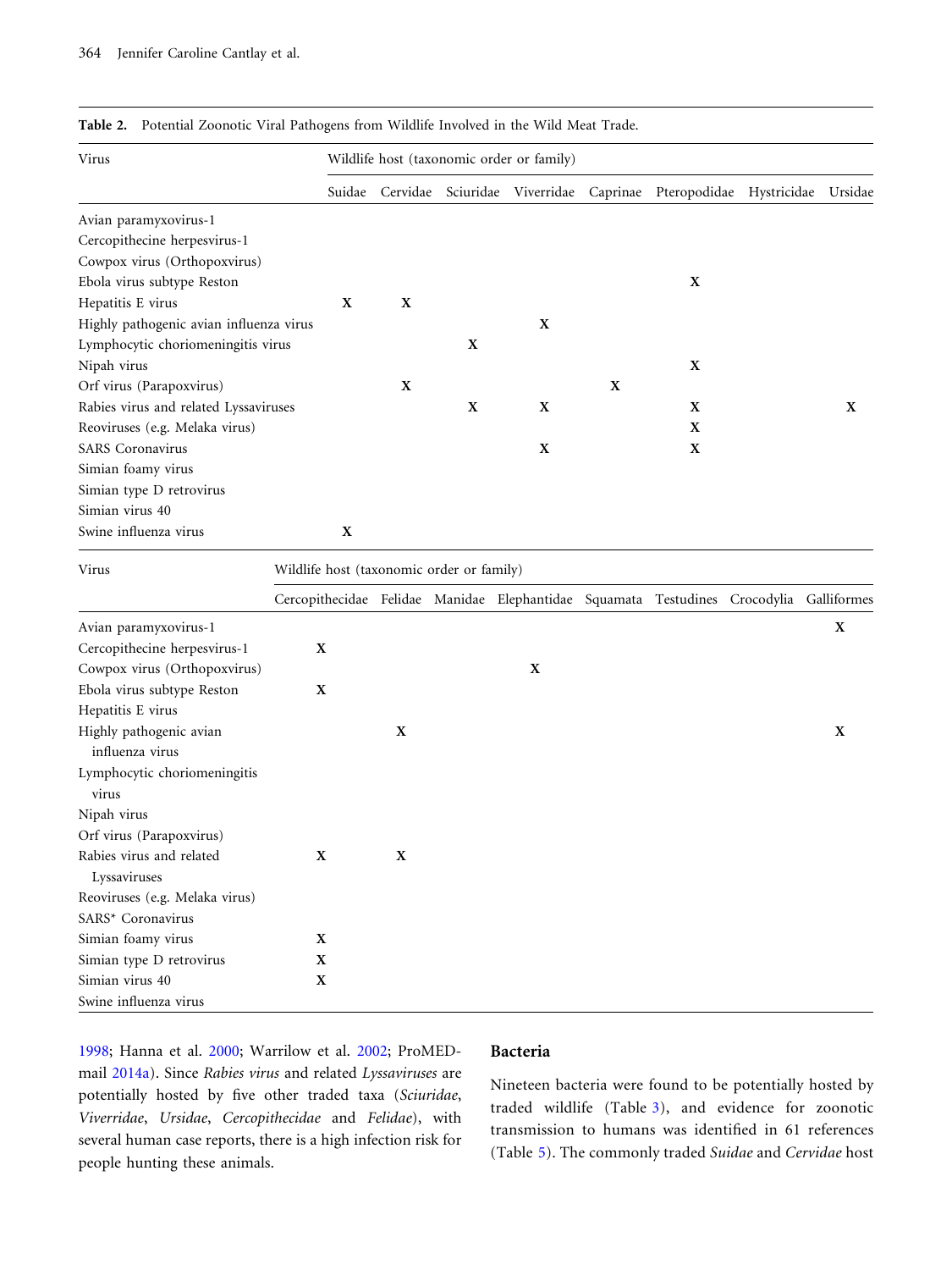| Bacteria                                 |             |             | Wildlife host (taxonomic order or family) |                      |             |                                                                                         |             |             |
|------------------------------------------|-------------|-------------|-------------------------------------------|----------------------|-------------|-----------------------------------------------------------------------------------------|-------------|-------------|
|                                          | Suidae      | Cervidae    |                                           | Sciuridae Viverridae |             | Caprinae Pteropodidae Hystricidae                                                       |             | Ursidae     |
| Bacillus anthracis                       | X           | X           |                                           |                      |             |                                                                                         |             |             |
| Bartonella henselae                      |             |             |                                           | $\mathbf X$          |             |                                                                                         |             |             |
| Brucella spp.                            | X           | X           |                                           |                      | $\mathbf X$ |                                                                                         |             | $\mathbf X$ |
| Campylobacter spp.                       | $\mathbf X$ | $\mathbf X$ |                                           | $\mathbf X$          | $\mathbf X$ |                                                                                         |             |             |
| Chlamydophila spp.                       | X           | $\mathbf X$ |                                           |                      | $\mathbf X$ |                                                                                         |             |             |
| Dermatophilus congolensis                |             |             |                                           |                      |             |                                                                                         |             |             |
| Edwardsiella tarda                       |             |             |                                           |                      |             |                                                                                         |             |             |
| Erysipelothrix rhusiopathiae             | X           | X           |                                           |                      |             |                                                                                         |             |             |
| Escherichia coli (shiga-toxin producing) | X           | X           |                                           |                      | $\mathbf X$ |                                                                                         |             |             |
| Francisella tularensis                   | $\mathbf X$ |             | $\mathbf X$                               |                      |             |                                                                                         |             | $\mathbf X$ |
| Leptospira spp.                          | $\mathbf X$ | $\mathbf X$ | $\mathbf X$                               |                      | $\mathbf X$ | $\mathbf X$                                                                             | X           | X           |
| Mycobacterium tuberculosis complex       | X           | $\mathbf X$ |                                           |                      | $\mathbf X$ |                                                                                         |             |             |
| Other Mycobacterium spp.                 |             |             |                                           |                      |             |                                                                                         |             |             |
| Pasteurella spp.                         |             |             |                                           |                      |             |                                                                                         |             |             |
| Salmonella spp.                          | $\mathbf X$ | $\mathbf X$ |                                           | $\mathbf X$          | $\mathbf X$ | $\mathbf X$                                                                             |             |             |
| Shigella spp.                            |             |             |                                           |                      |             |                                                                                         |             |             |
| Streptococcus spp.                       | X           |             |                                           | $\mathbf X$          |             |                                                                                         |             |             |
| Yersinia pestis                          |             | $\mathbf X$ | $\mathbf X$                               |                      |             |                                                                                         |             | $\mathbf X$ |
| Other Yersinia spp.                      | X           | $\mathbf X$ |                                           | $\mathbf X$          |             | $\mathbf X$                                                                             |             |             |
| Bacteria                                 |             |             | Wildlife host (taxonomic order or family) |                      |             |                                                                                         |             |             |
|                                          |             |             |                                           |                      |             | Cercopithecidae Felidae Manidae Elephantidae Squamata Testudines Crocodylia Galliformes |             |             |
| Bacillus anthracis                       |             |             |                                           | $\mathbf X$          |             |                                                                                         |             |             |
| Bartonella henselae                      |             |             | X                                         |                      |             |                                                                                         |             |             |
| Brucella spp.                            |             |             |                                           |                      |             |                                                                                         |             |             |
| Campylobacter spp.                       | X           |             |                                           |                      | X           | $\mathbf X$                                                                             |             | X           |
| Chlamydophila spp.                       |             |             |                                           |                      |             |                                                                                         |             | $\mathbf X$ |
| Dermatophilus congolensis                |             |             |                                           |                      | $\mathbf X$ | X                                                                                       | $\mathbf X$ |             |
| Edwardsiella tarda                       |             |             |                                           |                      | $\mathbf X$ | $\mathbf X$                                                                             | $\mathbf X$ |             |
| Erysipelothrix rhusiopathiae             |             |             |                                           |                      |             |                                                                                         |             | $\mathbf X$ |
| Escherichia coli (shiga-toxin producing) |             |             |                                           |                      |             |                                                                                         |             |             |
| Francisella tularensis                   |             |             |                                           |                      |             |                                                                                         |             |             |
| Leptospira spp.                          | $\mathbf X$ |             | $\mathbf X$                               |                      |             |                                                                                         |             |             |
| Mycobacterium tuberculosis complex       | $\mathbf X$ |             |                                           | $\mathbf X$          |             |                                                                                         |             |             |
| Other Mycobacterium spp.                 | $\mathbf X$ |             |                                           |                      |             |                                                                                         |             | $\mathbf X$ |
| Pasteurella spp.                         |             |             | $\mathbf X$                               |                      |             |                                                                                         |             |             |
| Salmonella spp.                          | $\mathbf X$ |             |                                           |                      | $\mathbf X$ | $\mathbf X$                                                                             | $\mathbf X$ | $\mathbf X$ |
| Shigella spp.                            | $\mathbf X$ |             |                                           |                      |             |                                                                                         |             |             |
| Streptococcus spp.                       |             |             |                                           |                      |             |                                                                                         |             |             |
| Yersinia pestis                          |             |             | $\mathbf X$                               |                      |             |                                                                                         |             |             |
| Other Yersinia spp.                      |             |             |                                           |                      |             |                                                                                         |             | $\mathbf X$ |

<span id="page-4-0"></span>Table 3. Potential Zoonotic Bacterial Pathogens from Wildlife Involved in the Wild Meat Trade.

the greatest numbers of bacterial pathogens, twelve and eleven respectively (Figure [1\)](#page-17-0). Many of these bacteria can cause serious disease in humans (e.g. Brucella, Shiga-toxin producing Escherichia coli (STEC), Leptospira and Mycobacterium species) via various transmission routes, including foodborne, transcutaneous, mucosal, faeco-oral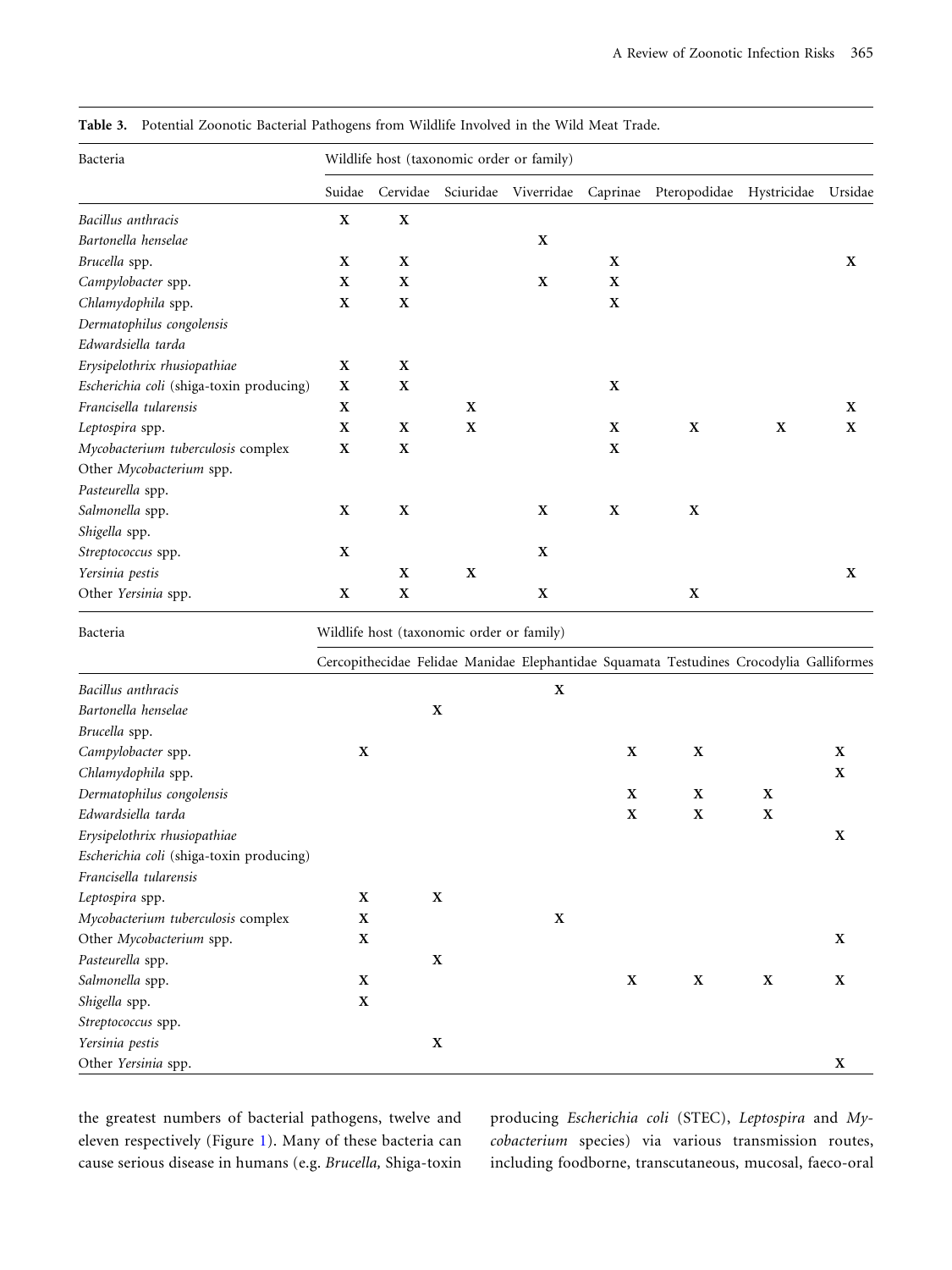| Parasite                |                 |             |             | Wildlife host (taxonomic order or family) |              |             |              |             |             |
|-------------------------|-----------------|-------------|-------------|-------------------------------------------|--------------|-------------|--------------|-------------|-------------|
|                         | Suidae          | Cervidae    |             | Sciuridae                                 | Viverridae   | Caprinae    | Pteropodidae | Hystricidae | Ursidae     |
| Ancyclostoma spp.       |                 |             |             |                                           |              |             |              |             |             |
| Anisakidae spp.         |                 |             |             |                                           |              |             |              |             |             |
| Balantidium coli        | X               |             |             |                                           |              |             |              |             |             |
| Cryptosporidium spp.    | $\mathbf X$     | X           |             |                                           |              |             |              |             |             |
| Enantomoeba histolytica |                 |             |             |                                           |              |             |              |             |             |
| Giardia spp.            | $\mathbf X$     | $\mathbf X$ |             |                                           |              |             |              |             |             |
| Gnathostoma spp.        |                 |             |             |                                           | X            |             |              |             |             |
| Oesophagostomum spp.    |                 |             |             |                                           |              |             |              |             |             |
| Pentastomidia spp.      |                 |             |             |                                           |              |             |              |             |             |
| Sarcocystis spp.        |                 | X           |             | $\mathbf X$                               | $\mathbf X$  |             |              |             | $\mathbf X$ |
| Spirometra spp.         | X               |             |             |                                           |              |             |              |             |             |
| Strongyloides spp.      |                 |             |             |                                           |              |             |              |             |             |
| Taenia spp.             | $\mathbf X$     |             |             |                                           |              |             |              |             |             |
| Toxoplasma gondii       | $\mathbf X$     | $\mathbf X$ |             | $\mathbf X$                               | $\mathbf X$  | $\mathbf X$ |              |             | X           |
| Trichinella spp.        | $\mathbf X$     | $\mathbf X$ |             |                                           |              |             |              |             | $\mathbf X$ |
| Trichuris spp.          | $\mathbf X$     |             |             |                                           |              |             |              |             |             |
| Parasite                |                 |             |             | Wildlife host (taxonomic order or family) |              |             |              |             |             |
|                         | Cercopithecidae |             | Felidae     | Manidae                                   | Elephantidae | Squamata    | Testudines   | Crocodylia  | Galliformes |
| Ancyclostoma spp.       | X               |             |             |                                           |              |             |              |             |             |
| Anisakidae spp.         |                 |             |             |                                           |              |             |              | $\mathbf X$ |             |
| Balantidium coli        | X               |             |             |                                           |              |             |              |             |             |
| Cryptosporidium spp.    | $\mathbf X$     |             | $\mathbf X$ |                                           | $\mathbf X$  |             |              |             | $\mathbf X$ |
| Enantomoeba histolytica | X               |             |             |                                           |              |             |              |             |             |
| Giardia spp.            | X               |             |             |                                           |              |             |              |             |             |
| Gnathostoma spp.        |                 |             |             |                                           |              | $\mathbf X$ |              |             |             |
| Oesophagostomum spp.    | $\mathbf X$     |             |             |                                           |              |             |              |             |             |
| Pentastomidia spp.      |                 |             |             |                                           |              | $\mathbf X$ | $\mathbf X$  | $\mathbf X$ |             |
| Sarcocystis spp.        | X               |             |             |                                           |              | $\mathbf X$ |              |             | $\mathbf X$ |
| Spirometra spp.         |                 |             |             |                                           |              | $\mathbf X$ |              |             |             |
| Strongyloides spp.      | X               |             |             |                                           |              |             |              |             |             |
| Taenia spp.             |                 |             |             |                                           |              |             |              |             |             |
| Toxoplasma gondii       | $\mathbf X$     |             | $\mathbf X$ |                                           |              |             |              |             |             |
| Trichinella spp.        |                 |             | X           |                                           |              | $\mathbf X$ |              | $\mathbf X$ |             |
| Trichuris spp.          | $\mathbf X$     |             |             |                                           |              |             |              |             |             |

<span id="page-5-0"></span>Table 4. Potential Parasitic Pathogens from Wildlife Involved in the Wild Meat Trade.

and inhalation (Table [5\)](#page-6-0). Zoonotic transmission of Brucella infection occurs via exposure to bodily fluids or tissues and eating undercooked wild meat. Cases of brucellosis in North American (Forbes [1991](#page-22-0); Starnes et al. [2004](#page-26-0); Giurgiutiu et al. [2009](#page-22-0)) and Australian hunters (Robson et al. [1993](#page-25-0); Eales et al. [2010](#page-22-0); Irwin et al. [2010](#page-23-0)) were associated with field-dressing carcasses without personal protective equipment. Human tuberculosis may occur from cutaneous exposure to M. bovis, as evidenced by a deer hunter infected via a contaminated hunting knife (Wilkins et al. [2008](#page-26-0)), or the ingestion of infected meat, which occurred in Canadian deer hunters (Wilkins et al. [2003](#page-26-0)). Human cases of other bacterial zoonoses reported worldwide (listed in Table [5](#page-6-0)) highlight the significant risks posed by these wildlife taxa, which are relevant for Southeast Asia.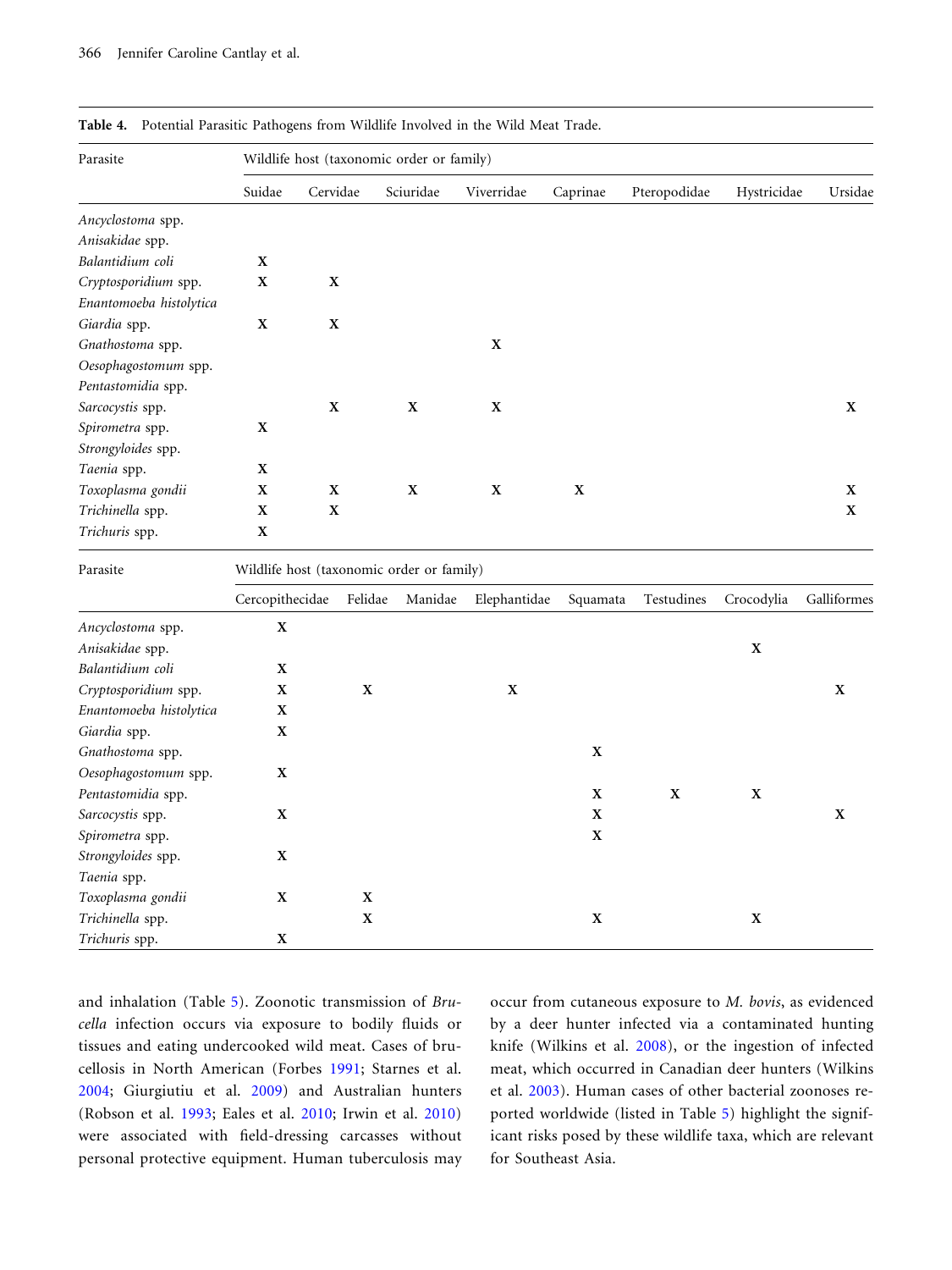<span id="page-6-0"></span>

| Table 5.            | Transmission Risks from the Potential Zoonotic | Pathogens.                                    |                                                                                                                                      |                                                                          |                                                                                                                                                                                                                                   |
|---------------------|------------------------------------------------|-----------------------------------------------|--------------------------------------------------------------------------------------------------------------------------------------|--------------------------------------------------------------------------|-----------------------------------------------------------------------------------------------------------------------------------------------------------------------------------------------------------------------------------|
| pathogen<br>Type of | Pathogen species                               | Human disease<br>description                  | Potential transmission<br>route from wildlife<br>to human                                                                            | risk from hunting,<br>Potential zoonotic<br>butchering or<br>consumption | humans from wildlife taxa<br>of zoonotic infection to<br>Referenced evidence                                                                                                                                                      |
| Virus               | Avian paramyxovirus-1<br>(Newcastle disease)   | Conjunctivitis or influen-<br>za-like disease | carcasses e.g. inhalation<br>amounts of virus from<br>infected birds or their<br>Contact with large                                  | Butchering<br>Hunting                                                    |                                                                                                                                                                                                                                   |
|                     | Cercopithecine herpesvirus-                    | Herpes B virus disease                        | Non-bite exposure: via<br>$\overline{c}$<br>Transcutaneous: via ani-<br>mal bites or scratches<br>mucous membranes<br>damaged skin   | Butchering<br>Hunting                                                    | et al. 1990; CDC 1987;<br>Cercopithecidae: (Holmes<br>CDC 1998; Huff and<br>(Weigler 1992) USA<br>Barry 2003) USA;<br>and UK                                                                                                      |
|                     | Cowpox virus (Ortho-<br>povirus)               | Cowpox                                        | Transcutaneous: via ani-<br>mal bites, scratches or<br>damaged skin                                                                  | Butchering<br>Hunting                                                    | et al. 2010; Kurth et al.<br>Elephantidae: (Hemmer<br>2008) Germany                                                                                                                                                               |
|                     | Ebola virus (subtype Re-<br>ston)              | Ebola haemorrhagic fever                      | animals, body fluids<br>Contact with infected<br>and tissues                                                                         | Butchering<br>Hunting                                                    | Cercopithecidae: (Miranda<br>et al. 1999; Morikawa<br>et al. 2007) USA and<br>Philippines                                                                                                                                         |
|                     | Hepatitis E virus                              | Hepatitis E                                   | Direct contact with in-<br>fected animal blood?<br>Faeco-oral?<br>Foodborne                                                          | Consumption<br>Butchering?<br>Hunting?                                   | 2004; Tei et al. 2003; Tei<br>Cervidae: (Takahashi et al.<br>Toyoda et al. 2008) Ja-<br>pan; (Wichmann et al.<br>Suidae: (Li et al. 2005b;<br>Matsuda et al. 2003;<br>Masuda et al. 2005;<br>2008) Germany.<br>et al. 2004) Japan |
|                     | Highly pathogenic avian<br>influenza virus     | Avian influenza                               | $\overline{\mathbf{C}}$<br>respiratory secretions<br>Ingestion of blood<br>Contact with infected<br>undercooked meat?<br>Faeco-oral? | Consumption?<br>Butchering<br>Hunting                                    |                                                                                                                                                                                                                                   |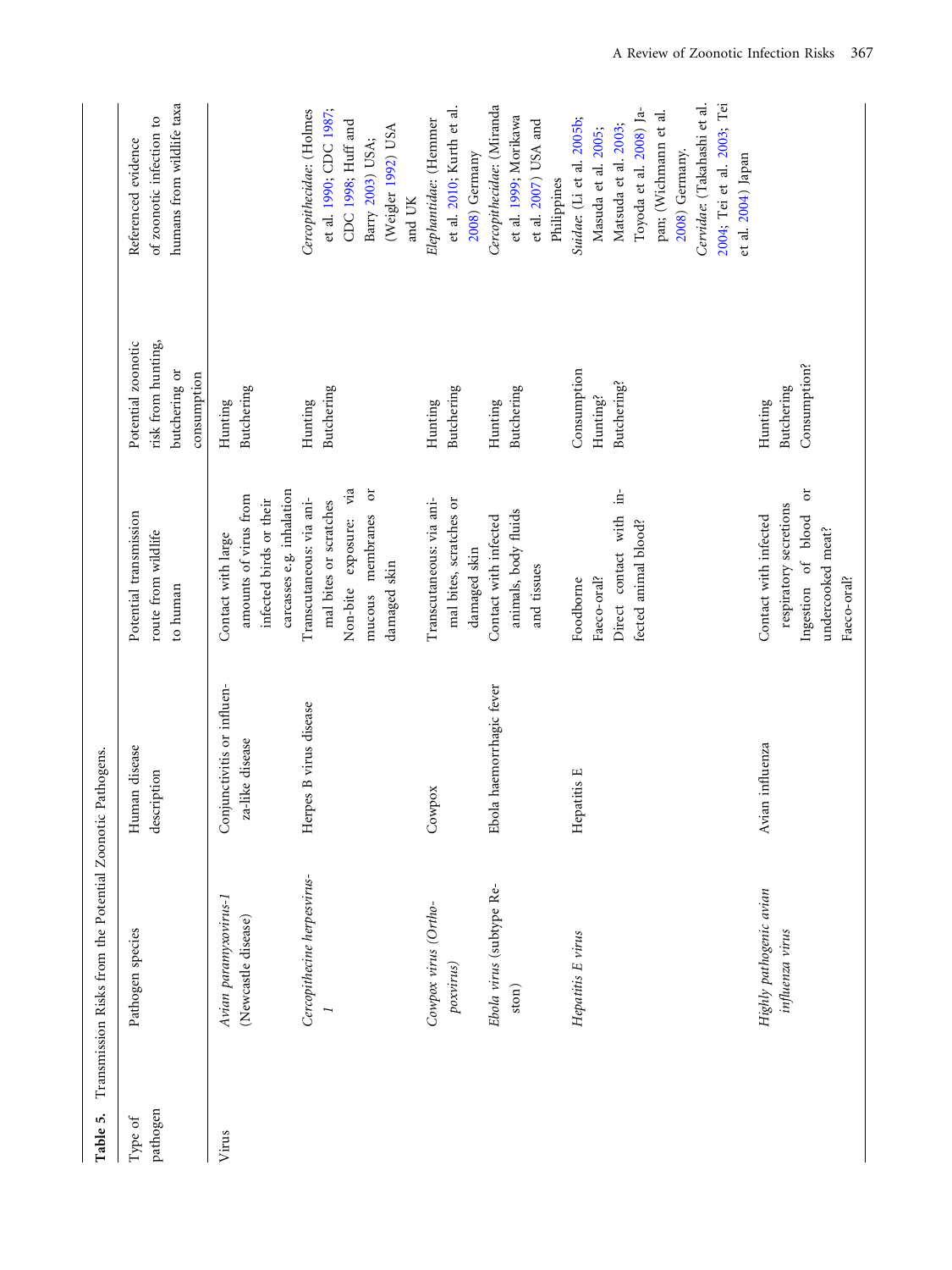| Table 5.            | continued                               |                                      |                                                                                                                      |                                                                          |                                                                                                                                                                                                                                                                                                                                                                  |
|---------------------|-----------------------------------------|--------------------------------------|----------------------------------------------------------------------------------------------------------------------|--------------------------------------------------------------------------|------------------------------------------------------------------------------------------------------------------------------------------------------------------------------------------------------------------------------------------------------------------------------------------------------------------------------------------------------------------|
| pathogen<br>Type of | Pathogen species                        | Human disease<br>description         | Potential transmission<br>route from wildlife<br>to human                                                            | Potential zoonotic<br>risk from hunting,<br>butchering or<br>consumption | humans from wildlife taxa<br>of zoonotic infection to<br>Referenced evidence                                                                                                                                                                                                                                                                                     |
|                     | Lymphocytic choriomenin-<br>gitis virus | Lymphocytic chori-<br>omeningitis    | animal excretions and<br>Contact with infected<br>Transcutaneous: via ani-<br>mal bites<br>secretions                | Butchering<br>Hunting                                                    |                                                                                                                                                                                                                                                                                                                                                                  |
|                     | Nipah virus                             | Nipah virus infection                | Contact with infected ur-<br>taminated food prod-<br>Ingestion of virus-con-<br>ine or saliva or tissues<br>ucts     | Consumption<br>Butchering<br>Hunting                                     | et al. 2008) India; (Luby<br>et al. 2006; Luby et al.<br>Pteropodidae: (Epstein<br>2009) Bangladesh                                                                                                                                                                                                                                                              |
|                     | Orf virus (Parapoxvirus)                | Contagious ecthyma                   | Transcutaneous: via dam-<br>aged skin or wounds                                                                      | Butchering<br>Hunting                                                    | 2003; Roess et al. 2010;<br>Smith et al. 1991) USA<br>Cervidae: (Kuhl et al.                                                                                                                                                                                                                                                                                     |
|                     | Rabies virus and related<br>Lysaviruses | Rabies and rabies-related<br>disease | mucous membranes or<br>Non-bite exposure: via<br>mal bites and scratches<br>Transcutaneous: via ani-<br>damaged skin | Butchering<br>Hunting                                                    | (Hanna<br>voretto et al. 2001) Brazil;<br>et al. 2000; Samaratunga<br>(Fa-<br>(Summer et al. 2004) In-<br>2014) India; (ProMED-<br>mail 2014b) Costa Rica<br>et al. 1998; Warrilow et al.<br>ProMED-mail<br>(ProMED-<br>Sciuridae: (Kumari et al.<br>mail 2009) Tanzania<br>Pteropodidae:<br>2014a) Australia<br>Cercopithecidae:<br>Viverridae:<br>2002;<br>dia |
|                     |                                         |                                      |                                                                                                                      |                                                                          | Felidae: (Pandit 1950) In-<br>dia                                                                                                                                                                                                                                                                                                                                |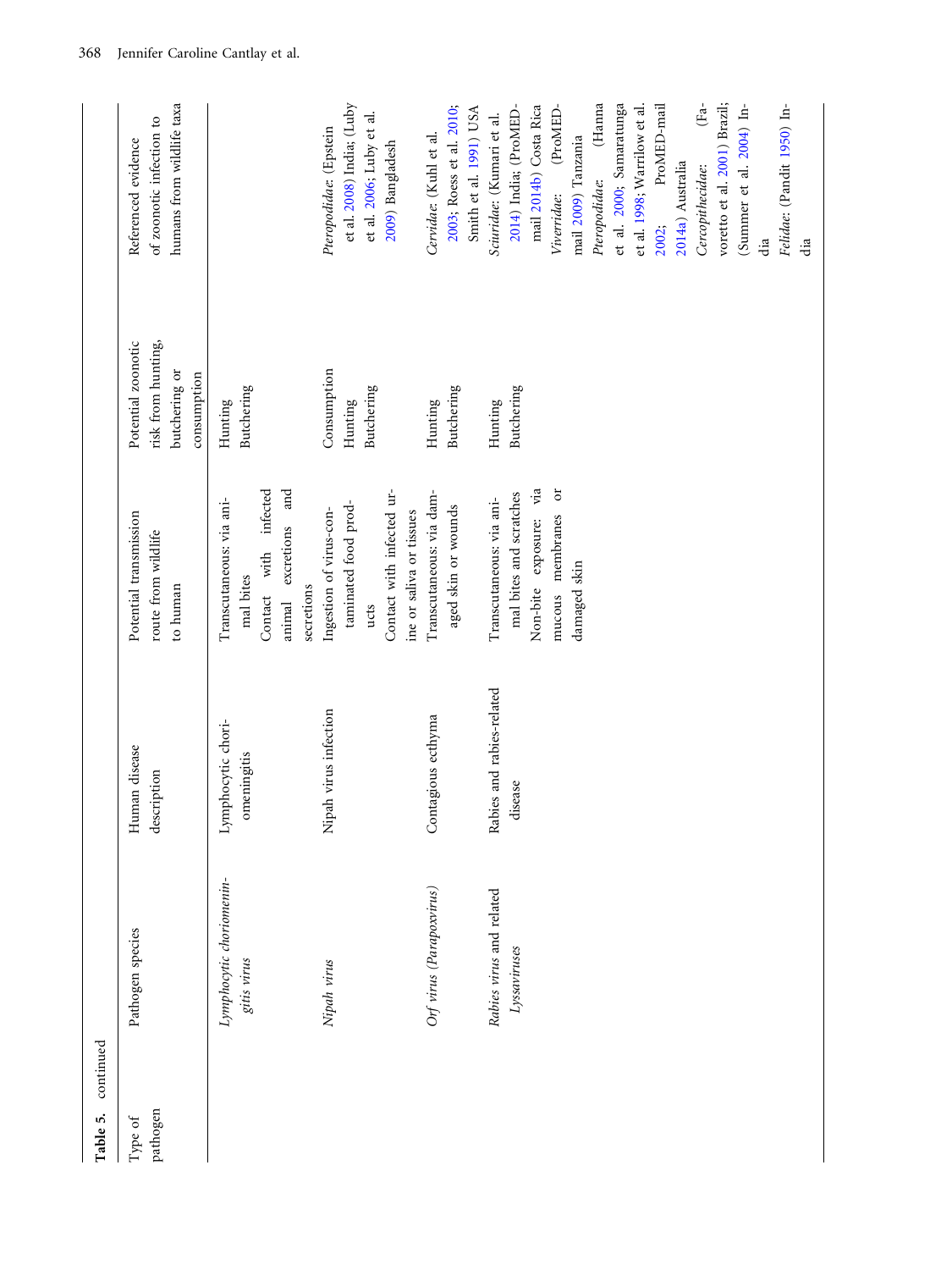| continued<br>Table 5. |                                                                     |                                                     |                                                                                                                                                                                           |                                                                          |                                                                                                                                                                                                                                                                |
|-----------------------|---------------------------------------------------------------------|-----------------------------------------------------|-------------------------------------------------------------------------------------------------------------------------------------------------------------------------------------------|--------------------------------------------------------------------------|----------------------------------------------------------------------------------------------------------------------------------------------------------------------------------------------------------------------------------------------------------------|
| pathogen<br>Type of   | Pathogen species                                                    | Human disease<br>description                        | Potential transmission<br>route from wildlife<br>to human                                                                                                                                 | risk from hunting,<br>Potential zoonotic<br>butchering or<br>consumption | humans from wildlife taxa<br>of zoonotic infection to<br>Referenced evidence                                                                                                                                                                                   |
|                       | Reoviruses (e.g. Melaka<br>virus, Pulau virus)<br>SARS* Coronavirus | Acute respiratory disease<br><b>SARS</b>            | bat to human occurs via<br>Indirect transmission via<br>Direct transmission from<br>fected respiratory dro-<br>contact with virus-in-<br>Mucosal transmission:<br>close contact?<br>plets | Butchering?<br>Butchering<br>Hunting?<br>Hunting                         | 2004; Wang et al. 2005;<br>Pteropodidae: (Chua et al.<br>Xu et al. 2004) China<br>Viverridae: (Bell et al.<br>2007) Malaysia                                                                                                                                   |
|                       | Simian foamy virus                                                  | Simian foamy virus infec-<br>tion                   | ę,<br>Transcutaneous and mu-<br>cosal: via animal bites,<br>scratches and saliva<br>virus-contaminated<br>splashes<br>mites                                                               | <b>Butchering</b><br>Hunting                                             | (Wolfe et al. 2004) Ca-<br>et al. 2005) Indonesia;<br>Cercopithecidae: (Brooks<br>et al. 1997) Germany;<br>countries; (Schweizer<br>et al. 2002) Canada;<br>China; (Jones-Engel<br>(Huang et al. 2012)<br>2008) several Asian<br>(Jones-Engel et al.<br>meroon |
|                       | Simian type D retrovirus                                            | humans without disease<br>Persistently seropositive | Transcutaneous and mu-<br>cosal: via animal bites,<br>scratches, saliva spla-<br>shes?                                                                                                    | Butchering?<br>Hunting?                                                  | Cercopithecidae: (Lerche<br>et al. 2001) USA                                                                                                                                                                                                                   |
|                       | Simian virus 40                                                     | Role in human cancers?                              | Transcutaneous and mu-<br>cosal: via animal bites,<br>scratches and saliva<br>splashes                                                                                                    | Butchering<br>Hunting                                                    | America; (Shah 1972)<br>Cercopithecidae: (Engels<br>et al. 2004) North<br>India                                                                                                                                                                                |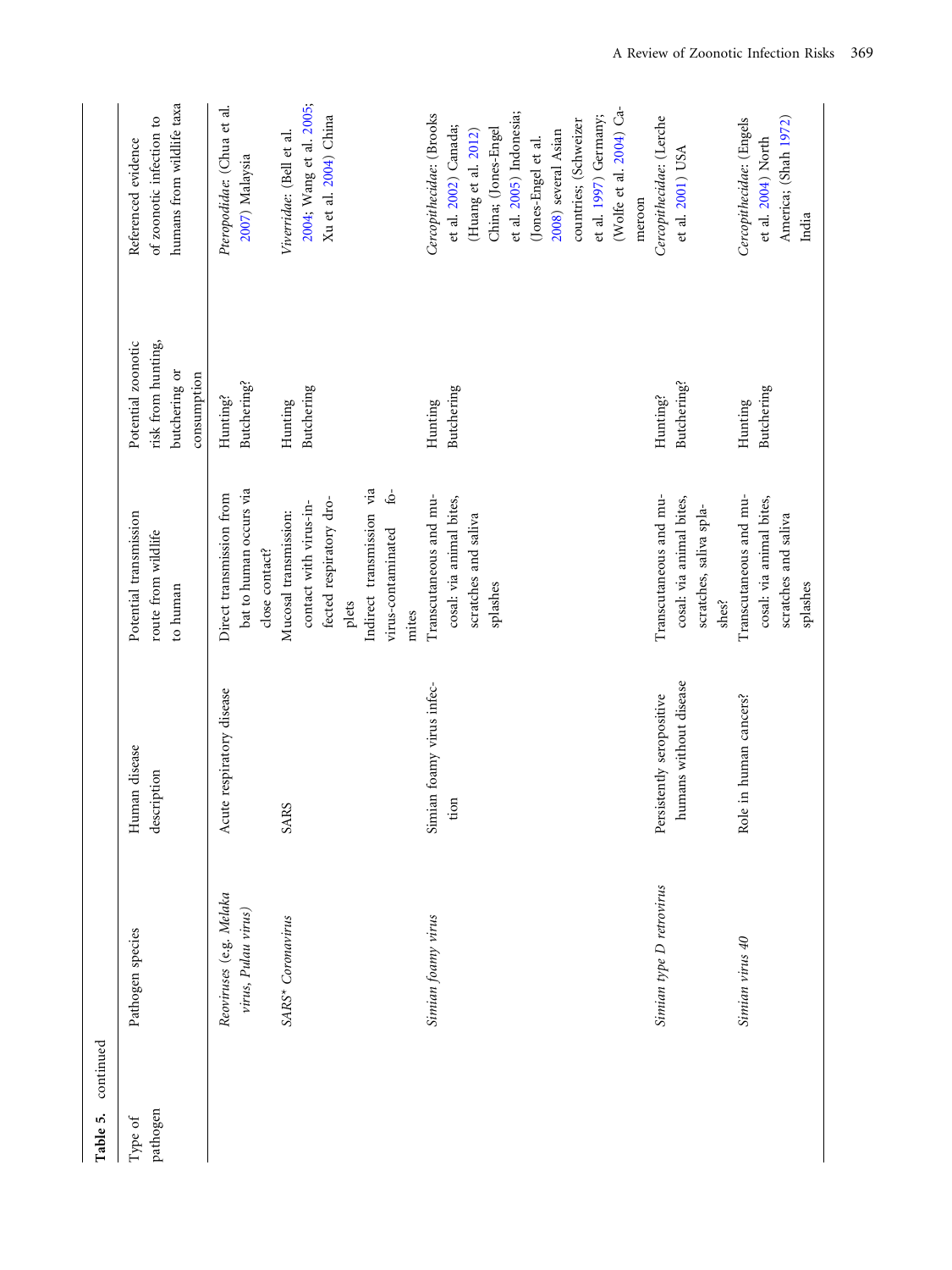| continued<br>Table 5. |                                             |                              |                                                                                                                                                      |                                                                          |                                                                                                                                                                                                                                                                                                                                                                                        |
|-----------------------|---------------------------------------------|------------------------------|------------------------------------------------------------------------------------------------------------------------------------------------------|--------------------------------------------------------------------------|----------------------------------------------------------------------------------------------------------------------------------------------------------------------------------------------------------------------------------------------------------------------------------------------------------------------------------------------------------------------------------------|
| pathogen<br>Type of   | Pathogen species                            | Human disease<br>description | Potential transmission<br>route from wildlife<br>to human                                                                                            | Potential zoonotic<br>risk from hunting,<br>butchering or<br>consumption | humans from wildlife taxa<br>of zoonotic infection to<br>Referenced evidence                                                                                                                                                                                                                                                                                                           |
| Bacteria              | Swine influenza virus<br>Bacillus anthracis | Swine influenza<br>Anthrax   | Transcutaneous: contact<br>with contaminated car-<br>casses and animal prod-<br>respiratory secretions<br>Contact with infected<br>Foodborne<br>ucts | Consumption<br>Butchering<br>Butchering<br>Hunting                       | Cervidae: (Ichhpujani<br>et al. 2004) India;<br>2001)<br>Suidae: (ProMED-mail<br>(ProMED-mail<br>$2011)$ India                                                                                                                                                                                                                                                                         |
|                       | Bartonella henselae                         | scratch disease<br>Cat       | Transcutaneous via ani-<br>Inhalation of spores                                                                                                      | Hunting                                                                  | USA; (Fasanella et al.<br>Viverridae: (Miyazaki<br>$2007)$ Italy                                                                                                                                                                                                                                                                                                                       |
|                       | Brucella spp.                               | <b>Brucellosis</b>           | cosal: contact with in-<br>fluids or<br>Transcutaneous and mu-<br>mal bites and scratches<br>fected bodily<br>Foodborne<br>tissues                   | Consumption<br>Butchering<br>$\rm{Hunting}$                              | (Forbes 1991) Canada;<br>et al. 1989) Arctic region;<br>(Meyer 1966) Alaska, Ca-<br>2004) USA; (Eales et al.<br>1993) Australia; (Garin-<br>Cervidae: (Brody et al.<br>1966) Alaska, USA; (Chan<br>Suidae: (Carrington et al.<br>2012; Giurgiutiu et al.<br>2011; Robson et al.<br>Bastuji et al. 2006)<br>2009; Starnes et al.<br>2010; Massey et al.<br>et al. 2001) Japan<br>France |
|                       |                                             |                              |                                                                                                                                                      |                                                                          | nada and Russia                                                                                                                                                                                                                                                                                                                                                                        |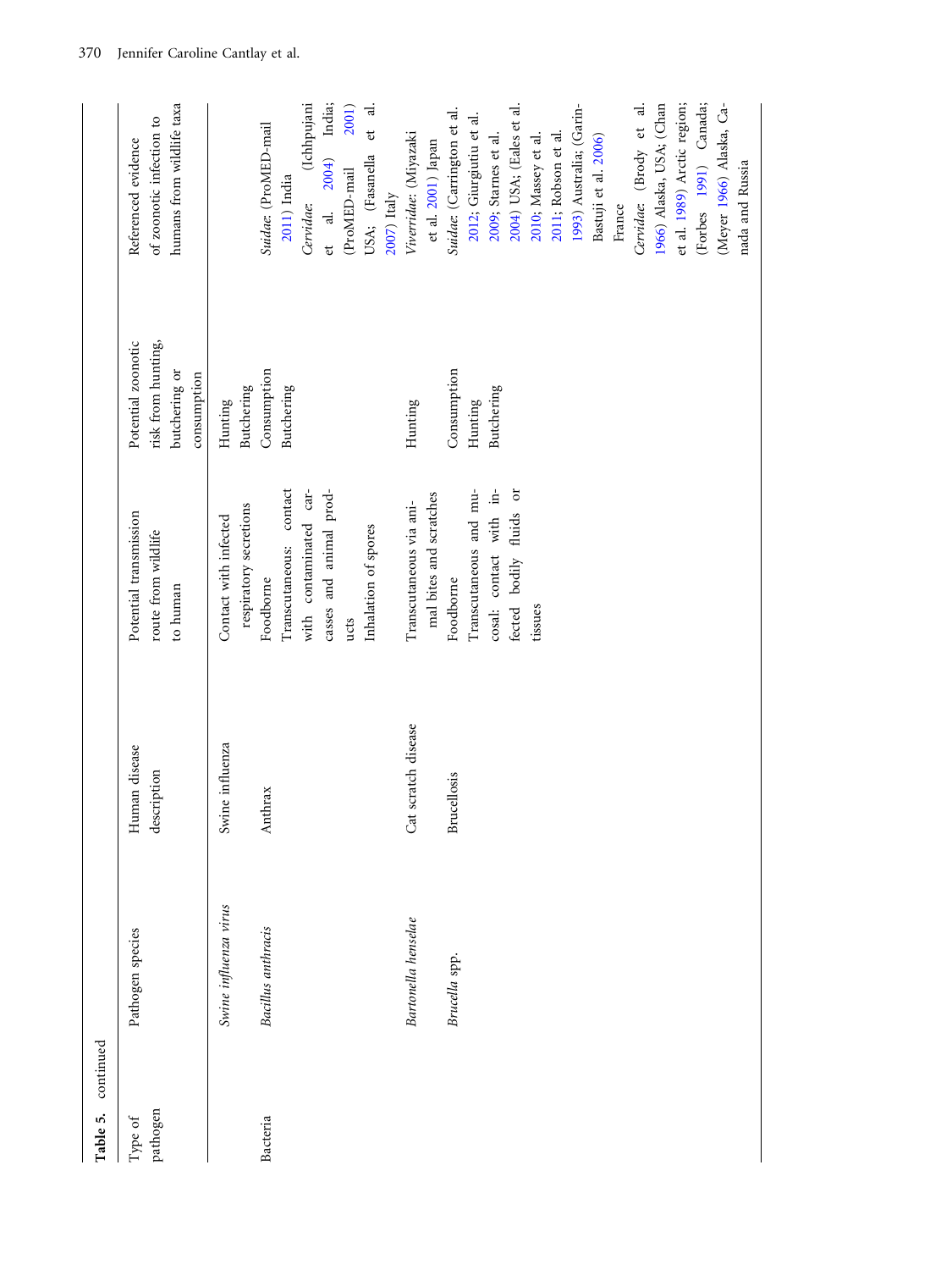| continued<br>Table 5. |                                                   |                                          |                                                                                                                 |                                                                          |                                                                                                                           |
|-----------------------|---------------------------------------------------|------------------------------------------|-----------------------------------------------------------------------------------------------------------------|--------------------------------------------------------------------------|---------------------------------------------------------------------------------------------------------------------------|
| pathogen<br>Type of   | Pathogen species                                  | Human disease<br>description             | Potential transmission<br>route from wildlife<br>to human                                                       | risk from hunting,<br>Potential zoonotic<br>butchering or<br>consumption | humans from wildlife taxa<br>of zoonotic infection to<br>Referenced evidence                                              |
|                       | Campylobacter spp.                                | Campylobacter enteritis                  | Foodborne<br>Faeco-oral                                                                                         | Consumption<br>Butchering<br>Hunting                                     | 2013; Tu et al. 2004) USA<br>Testudines: (Patrick et al.<br>Squamata: (Patrick et al.<br>2013) USA                        |
|                       | Chlamydophilia spp.                               | Chlamydiosis                             | with infected secretions<br>aerogenous: contact<br>Transcutaneous and<br>or excretions                          | Butchering<br>Hunting                                                    |                                                                                                                           |
|                       |                                                   | Psittacosis (from birds)                 | respiratory secretions or<br>Inhalation of infected<br>dried faeces                                             | <b>Butchering</b><br>Hunting                                             |                                                                                                                           |
|                       | Dermatophilus congolensis                         | Dermatophilosis                          | contact with infected<br>Transcutaneous: direct<br>lesions                                                      | Butchering<br>Hunting                                                    |                                                                                                                           |
|                       | Edwardsiella tarda                                | Edwardsiellosis                          | via<br>Transcutaneous:<br>Foodborne<br>Faeco-oral<br>wound                                                      | Consumption<br>Butchering<br>Hunting                                     | Testudines: (Nagel et al.<br>1982) USA                                                                                    |
|                       | Erysipelothrix rhu-<br>siopathiae                 | Erysipeloid                              | direct<br>contact with infected ani-<br>mal products via damaged<br>Transcutaneous:<br>skin/wounds<br>Foodborne | Consumption<br><b>Butchering</b>                                         | (Mutalib<br>2009) New Zealand.<br>Suidae: (Addidle et al.<br>et al. 1995) USA<br>Galliformes:                             |
|                       | toxin producing) spp.<br>Escherichia coli (Shiga- | Enterohaemorrhagic<br>E. coli infections | Foodborne<br>Faecal-oral                                                                                        | Consumption<br>Butchering<br>Hunting                                     | gano et al. 2004) Japan<br>et al. 2012) USA; (Na-<br>Cervidae: (Keene et al.<br>et al. 2002; Rounds<br>1997; Rabatsky-Ehr |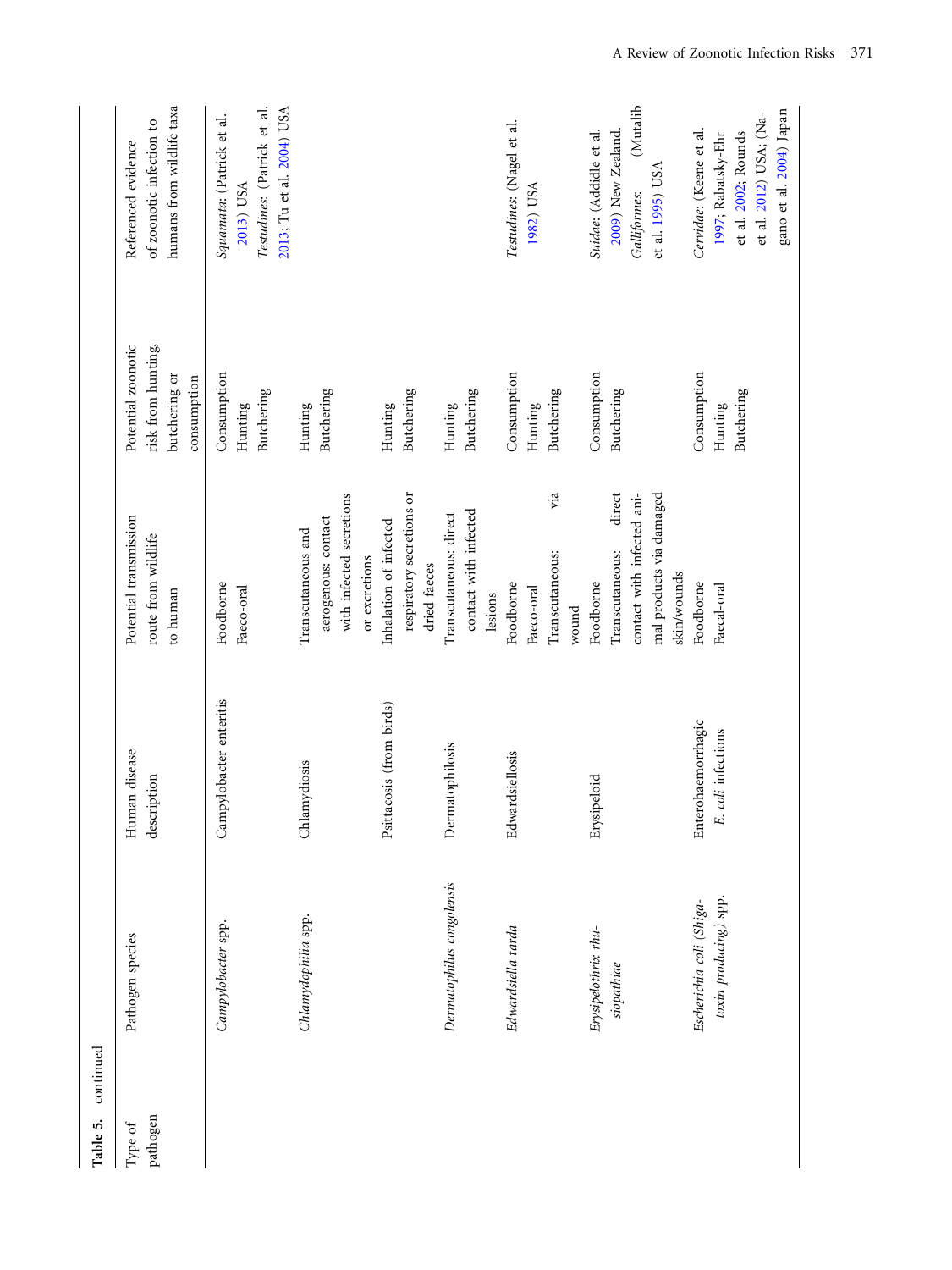| pathogen<br>Type of | Pathogen species                                                            | Human disease<br>description | Potential transmission<br>route from wildlife<br>to human                                                                     | Potential zoonotic<br>risk from hunting,<br>butchering or<br>consumption | humans from wildlife taxa<br>of zoonotic infection to<br>Referenced evidence                                                                                                                                                                                                                                       |
|---------------------|-----------------------------------------------------------------------------|------------------------------|-------------------------------------------------------------------------------------------------------------------------------|--------------------------------------------------------------------------|--------------------------------------------------------------------------------------------------------------------------------------------------------------------------------------------------------------------------------------------------------------------------------------------------------------------|
|                     | Francisella tularensis                                                      | Tularemia                    | sal: direct contact with<br>Inhalation of aerosolised<br>Transcutaneous or muco-<br>infected animals<br>Foodborne<br>bacteria | Consumption<br>Butchering<br>Hunting                                     | and<br>Brown 1946) Canada;<br>(Esmaeili et al. 2014) Iran<br>$\vec{a}$<br>Suidae: (Deutz et al. 2002)<br>(Magee et al. 1989) USA<br>Ursidae: (Chase et<br>Sciuridae: (Bow<br>1980) USA<br>Austria;                                                                                                                 |
|                     | Leptospira spp.                                                             | Leptospirosis                | sal: contact with infected<br>Transcutaneous or muco-<br>Foodborne: urine-con-<br>taminated meat<br>urine                     | Consumption<br>Butchering<br>Hunting                                     | Sciuridae: (Diesch et al.<br>(Masuzawa et al. 2006)<br>Ursidae: (Anderson et al.<br>Pteropodidae: (Vashi et al.<br>Cervidae: (Brown 2005)<br>New Zealand<br>1967) USA;<br>1978) USA<br>2010) USA<br>Japan                                                                                                          |
|                     | Mycobacterium tuberculo-<br>sis complex (M. tuber-<br>culosis and M. bovis) | Tuberculosis                 | damaged<br>direct<br>Inhalation of aerosolised<br>Transcutaneous:<br>via<br>skin/wounds<br>Foodborne<br>contact<br>bacteria   | Consumption<br>Butchering<br>Hunting                                     | Elephantidae: (Michalak<br>Cercopithecidae: (Une and<br>et al. 1998; Murphree<br>Nation et al. 1999) Ca-<br>(Fanning and Edwards<br>1991; Liss et al. 1993;<br>2006) New Zealand;<br>2003) (Wilkins et al.<br>Cervidae: (Baker et al.<br>nada; (Wilkins et al<br>Mori 2007) Japan<br>et al. 2011) USA<br>2008) USA |
|                     |                                                                             |                              |                                                                                                                               |                                                                          |                                                                                                                                                                                                                                                                                                                    |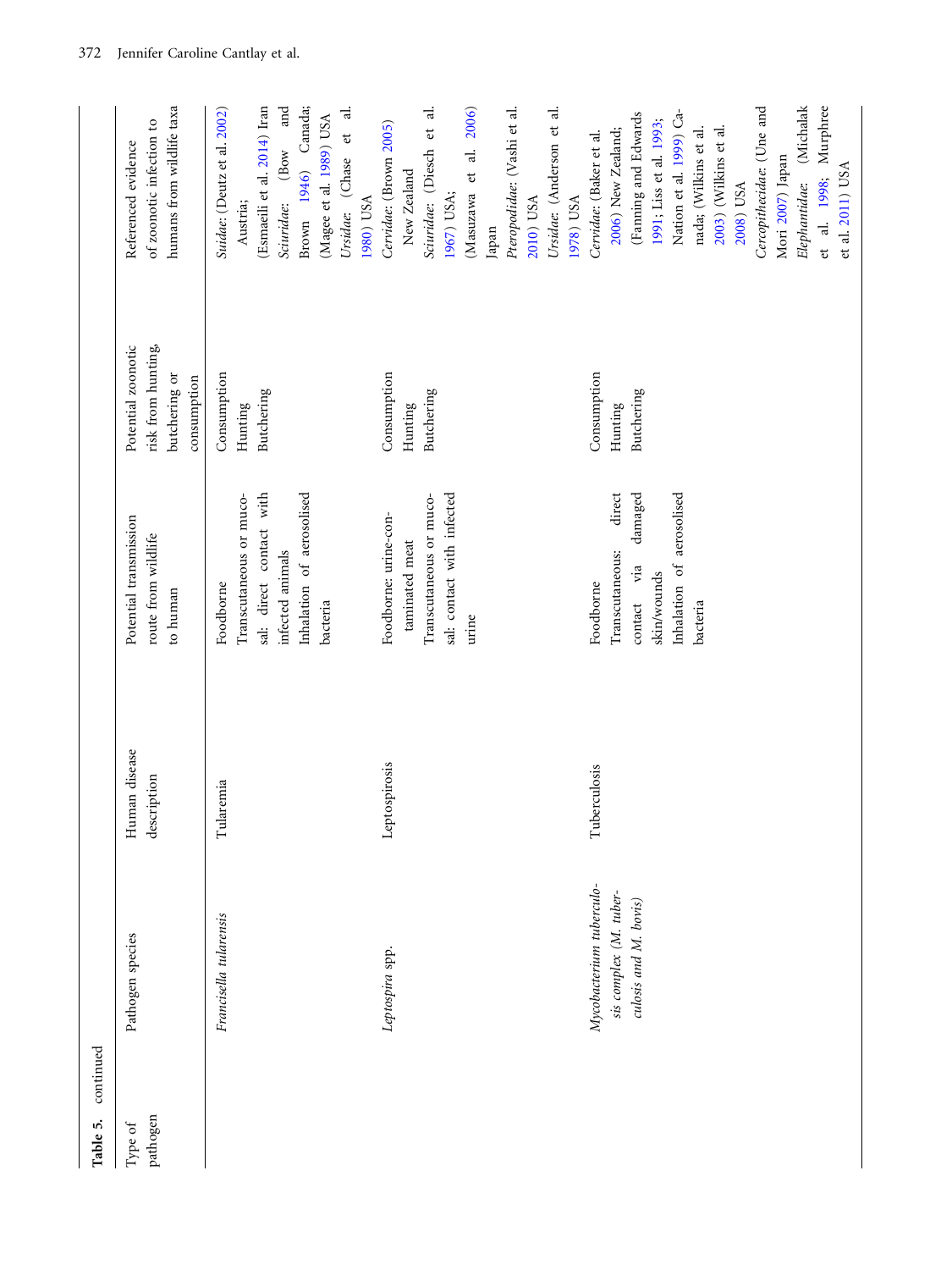| pathogen<br>Type of | Pathogen species         | Human disease<br>description | Potential transmission<br>route from wildlife<br>to human    | risk from hunting,<br>Potential zoonotic<br>butchering or<br>consumption | humans from wildlife taxa<br>of zoonotic infection to<br>Referenced evidence                                                                                                           |
|---------------------|--------------------------|------------------------------|--------------------------------------------------------------|--------------------------------------------------------------------------|----------------------------------------------------------------------------------------------------------------------------------------------------------------------------------------|
|                     | Other Mycobacterium spp. | Mycobacteriosis              | Inhalation or ingestion of<br>aerosolised bacteria           | Butchering                                                               |                                                                                                                                                                                        |
|                     | Pasteurella spp.         | Pasteurellosis               | Transcutaneous: via ani-<br>mal bites                        | $\rm{Hunting}$                                                           | 2002; Durazo and Les-<br>Felidae: (Capitini et al.<br>(Isotalo et al. 2000)<br>senger 2006) USA;<br>Canada                                                                             |
|                     | Salmonella spp.          | Salmonellosis                | Foodborne<br>Faecal-oral                                     | Consumption<br>Hunting                                                   | 2011) Denmark; (Ma-<br>Cervidae: (Kuhn et al.                                                                                                                                          |
|                     |                          |                              | Transcutaneous: via ani-                                     | Butchering                                                               | dar et al. 2012) Hawaii                                                                                                                                                                |
|                     |                          |                              | mal bites and scratches                                      |                                                                          | 1989; Kelly et al. 1995;<br>Friedman et al. 1998;<br>Corrente et al. 2006) USA<br>Testudines: (Fukushima<br>et al. 2008) Japan; (Harris<br>Squamata: (Bhatt et al.<br>et al. 2009) USA |
|                     | Shigella spp.            | Shigellosis                  | Foodborne: faecal-con-<br>taminated meat<br>Faeco-oral       | Consumption<br>Butchering<br>$H$ unting                                  | Cercopithecidae: (Kennedy<br>et al. 1993) UK                                                                                                                                           |
|                     | Streptococcus spp.       | Streptococcosis              | contact via damaged<br>Transcutaneous: direct<br>skin/wounds | Butchering<br>Hunting                                                    | 2014) Sweden; (Halaby<br>senkranz et al. 2003)<br>Suidae: (Dalsjö et al.<br>Netherlands; (Ro-<br>et al. 2000) The<br>Germany                                                           |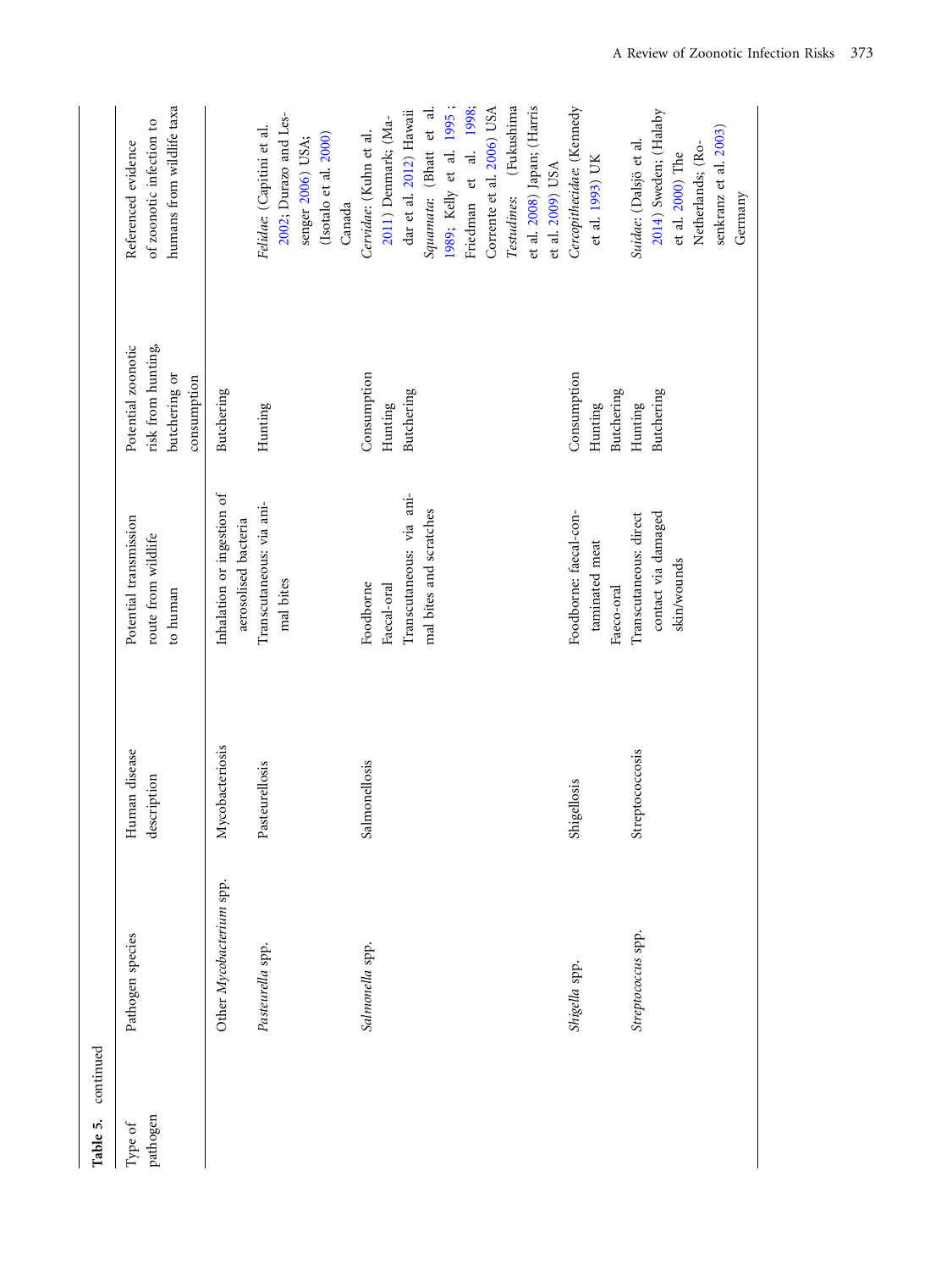| Table 5.            | continued               |                              |                                                                                                                             |                                                                          |                                                                                            |
|---------------------|-------------------------|------------------------------|-----------------------------------------------------------------------------------------------------------------------------|--------------------------------------------------------------------------|--------------------------------------------------------------------------------------------|
| pathogen<br>Type of | Pathogen species        | Human disease<br>description | Potential transmission<br>route from wildlife<br>to human                                                                   | risk from hunting,<br>Potential zoonotic<br>butchering or<br>consumption | humans from wildlife taxa<br>of zoonotic infection to<br>Referenced evidence               |
|                     | Yersinia pestis         | Plague                       | Inhalation of aerosolised<br>Transcutaneous or muco-<br>sal: contact with in-<br>fected animals or<br>carcasses<br>bacteria | Butchering<br>Hunting                                                    | Sciuridae: (Li et al. 2005a)<br>China                                                      |
|                     | Other Yersinia spp.     | Yersiniosis                  | Foodborne<br>Faeco-oral                                                                                                     | Consumption<br>Butchering<br>Hunting                                     |                                                                                            |
| Parasite            | Ancyclostoma spp.       | Cutaneous larva migrans      | larvae that penetrate skin<br>Transcutaneous: infective                                                                     | Butchering                                                               |                                                                                            |
|                     | Anisakidae spp.         | Anisakiasis                  | Foodborne: infective lar-<br>vae in meat                                                                                    | Consumption                                                              |                                                                                            |
|                     | Balantidium coli        | <b>Balantidiasis</b>         | Faeco-oral: ingestion of cysts<br>Foodborne: faecal-con-<br>taminated meat                                                  | Consumption<br><b>Butchering</b><br>Hunting                              |                                                                                            |
|                     | Cryptosporidium spp.    | Cryptosporidiosis            | $\mathfrak{o}\mathfrak{f}$<br>Foodborne: faecal-con-<br>Faeco-oral: ingestion<br>taminated meat<br>oocysts                  | Consumption<br>Butchering<br>Hunting                                     |                                                                                            |
|                     | Enantomoeba histolytica | Amoebiasis                   | $\sigma$<br>Foodborne: faecal-con-<br>Faeco-oral: ingestion<br>taminated meat<br>cysts                                      | Consumption<br>Butchering<br>Hunting                                     |                                                                                            |
|                     | Giardia spp.            | Giardiasis                   | Faeco-oral: ingestion of<br>Foodborne: faecal-con-<br>taminated meat<br>cysts                                               | Consumption<br>Butchering<br>Hunting                                     |                                                                                            |
|                     | Gnathostoma spp.        | Gnathostomiasis              | Foodborne: infective lar-<br>vae in meat                                                                                    | Consumption                                                              | Squamata: (Akahane et al.<br>1998) Japan and Thai-<br>land; (Seguchi et al.<br>1995) Japan |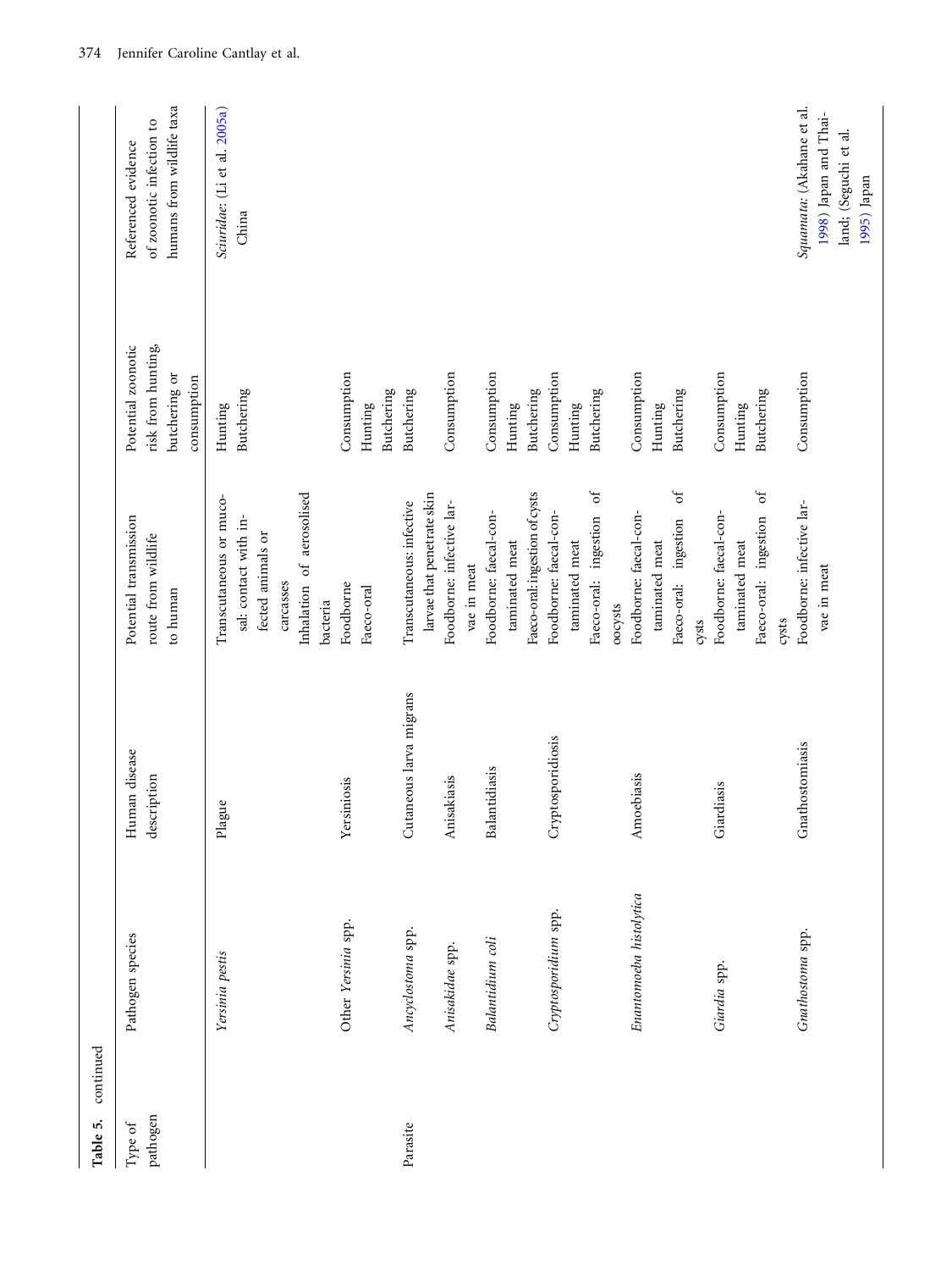| Type of  | Pathogen species     | Human disease      | Potential transmission          | Potential zoonotic                  | Referenced evidence                                   |
|----------|----------------------|--------------------|---------------------------------|-------------------------------------|-------------------------------------------------------|
| pathogen |                      | description        | route from wildlife<br>to human | risk from hunting,<br>butchering or | humans from wildlife taxa<br>of zoonotic infection to |
|          |                      |                    |                                 | consumption                         |                                                       |
|          | Oesophagostomum spp. | Oesophagostomiasis | Foodborne: faecal-con-          | Consumption                         |                                                       |
|          |                      |                    | taminated meat                  | Hunting                             |                                                       |
|          |                      |                    | Faeco-oral: ingestion of        | <b>Butchering</b>                   |                                                       |
|          |                      |                    | filariform larvae               |                                     |                                                       |
|          | Pentastomidia spp.   | Pentastomiasis     | Foodborne: infective lar-       | Consumption                         | Squamata: (Latif et al.                               |
|          |                      |                    | vae in meat                     | Hunting                             | 2011; Prathap et al.                                  |
|          |                      |                    | Faeco-oral: ingestion of        | Butchering                          | 1969) Malaysia; (Yao                                  |
|          |                      |                    | eggs                            |                                     | et al. 2008; Ye et al.                                |
|          |                      |                    | Direct contact with in-         |                                     | 2013) China; (Yapo Ette                               |
|          |                      |                    | fected animal tissues and       |                                     | et al. 2003) Ivory Coast                              |
|          |                      |                    | respiratory secretions          |                                     |                                                       |
|          | Sarcocystis spp.     | Sarcocystosis      | Foodborne: infective sar-       | Consumption                         | Squamata: (Lau et al.                                 |
|          |                      |                    | cocysts in meat from            | Hunting                             | 2014; Tappe et al. 2013)                              |
|          |                      |                    | intermediate host or            | Butchering                          | Malaysia                                              |
|          |                      |                    | faecal-contaminated             |                                     |                                                       |
|          |                      |                    | meat from definitive            |                                     |                                                       |
|          |                      |                    | host                            |                                     |                                                       |
|          |                      |                    | Faeco-oral: ingestion of        |                                     |                                                       |
|          |                      |                    | oocysts from definitive         |                                     |                                                       |
|          |                      |                    | host                            |                                     |                                                       |
|          | Spirometra spp.      | Sparganosis        | Foodborne: infective lar-       | Consumption                         | Suidae: (Tanaka et al.                                |
|          |                      |                    | vae in meat from the            |                                     | 1997) ${\rm Japan}$                                   |
|          |                      |                    | second intermediate             |                                     | Squamata: (Anantaphruti                               |
|          |                      |                    | host                            |                                     | et al. 2011; Wiwanitkit                               |
|          |                      |                    |                                 |                                     | 2005) Thailand; (Min                                  |
|          |                      |                    |                                 |                                     | 1990; Park et al. 2001)                               |
|          |                      |                    |                                 |                                     | South Korea                                           |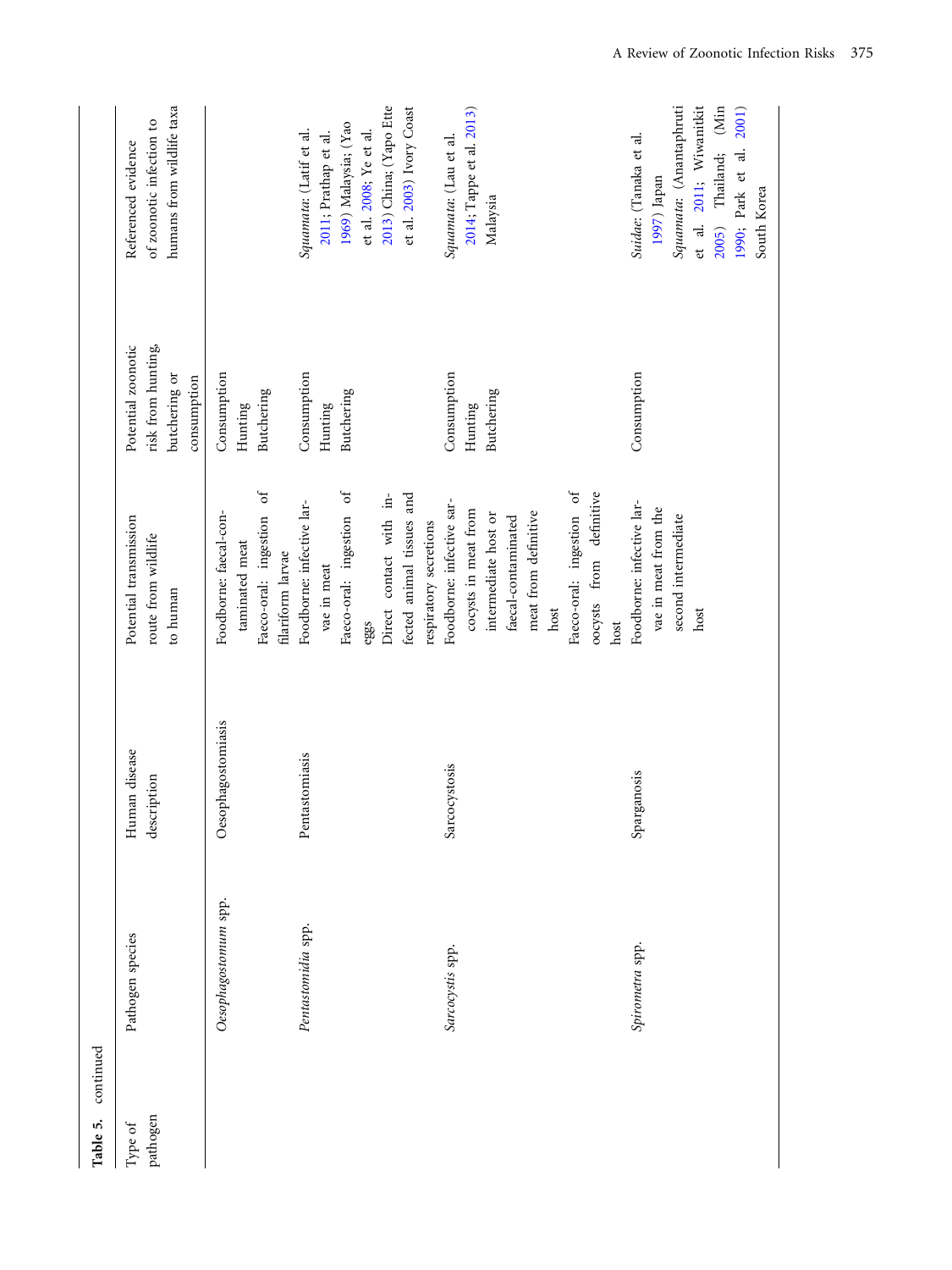| Table 5.            | continued          |                              |                                                                                                                                                                                              |                                                                          |                                                                                                                                                                                                                                                        |
|---------------------|--------------------|------------------------------|----------------------------------------------------------------------------------------------------------------------------------------------------------------------------------------------|--------------------------------------------------------------------------|--------------------------------------------------------------------------------------------------------------------------------------------------------------------------------------------------------------------------------------------------------|
| pathogen<br>Type of | Pathogen species   | Human disease<br>description | Potential transmission<br>route from wildlife<br>to human                                                                                                                                    | risk from hunting,<br>Potential zoonotic<br>butchering or<br>consumption | humans from wildlife taxa<br>of zoonotic infection to<br>Referenced evidence                                                                                                                                                                           |
|                     | Strongyloides spp. | Strongyloidiasis             | Transcutaneous or muco-<br>from faeces that pene-<br>trate skin or mucous<br>sal: infective larvae<br>membranes                                                                              | Butchering<br>Hunting                                                    |                                                                                                                                                                                                                                                        |
|                     | Taenia spp.        | Taeniasis                    | from intermediate host<br>Foodborne: infective lar-<br>vae in meat /viscera                                                                                                                  | Consumption                                                              | Suidae: (Fan 1988; Fan<br>et al. 1992) Taiwan                                                                                                                                                                                                          |
|                     | Toxoplasma gondii  | Toxoplasmosis                | Faeco-oral: ingestion of<br>oocysts from definitive<br>Foodborne: infective cysts<br>in meat from the inter-<br>mediate host or faecal-<br>from definitive host<br>contaminated meat<br>host | Consumption<br><b>Butchering</b><br>Hunting                              | et al. 1990) Canada; (Ross<br>(McDonald<br>Felidae: (Carme et al.<br>et al. 2001; Sacks et al.<br>quivel et al. 2008) Mexico<br>Sciuridae: (Alvarado-Es-<br>Suidae: (Choi et al. 1997)<br>2009) French Guiana<br>South Korea<br>Cervidae:<br>1983) USA |
|                     |                    |                              |                                                                                                                                                                                              |                                                                          |                                                                                                                                                                                                                                                        |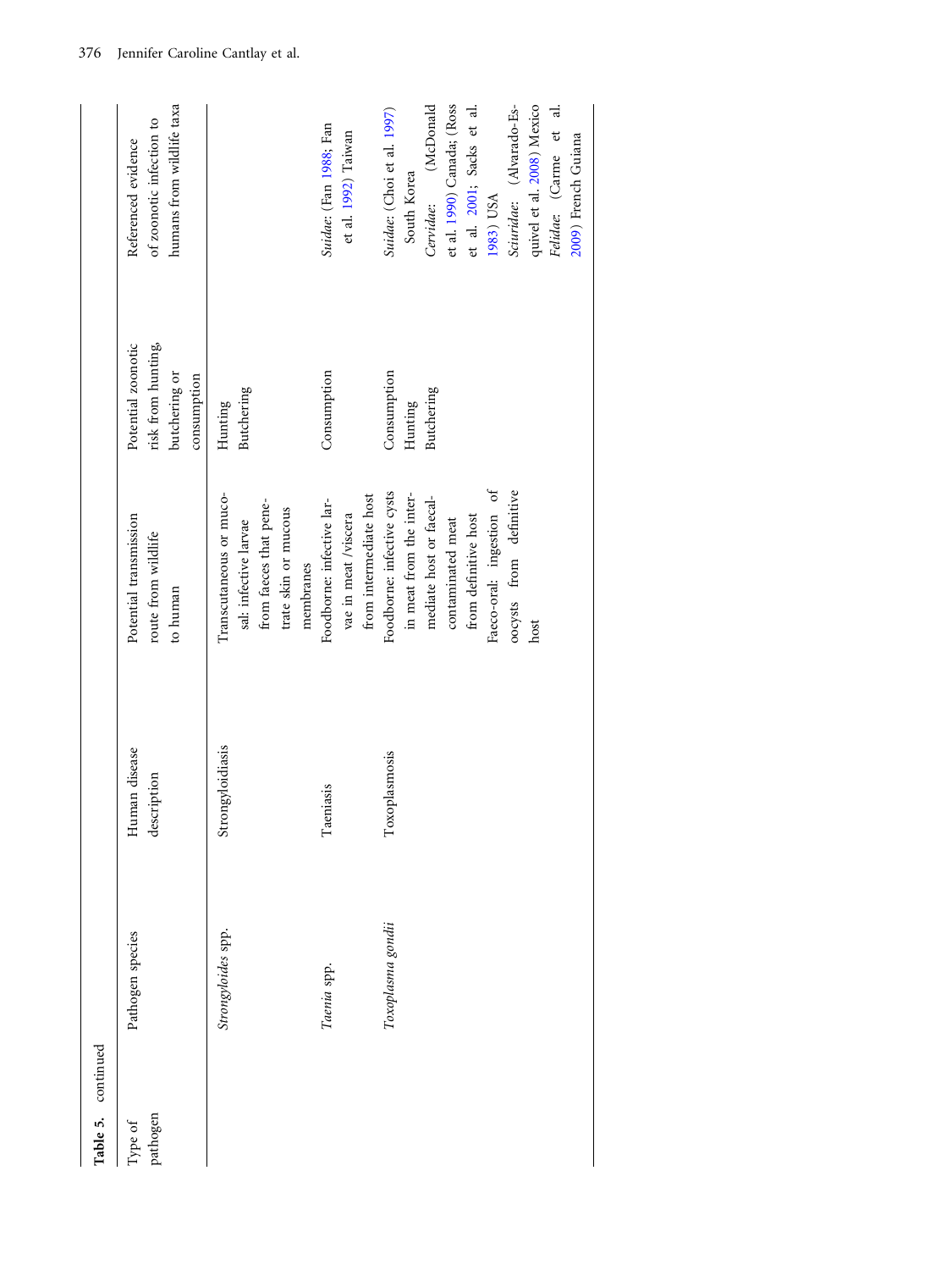| continued<br>Table 5. |                  |                              |                                                                                                         |                                                                          |                                                                                                                                                                                                                                                                                                                                                                                                                                                                                                                                                                                                                                                              |
|-----------------------|------------------|------------------------------|---------------------------------------------------------------------------------------------------------|--------------------------------------------------------------------------|--------------------------------------------------------------------------------------------------------------------------------------------------------------------------------------------------------------------------------------------------------------------------------------------------------------------------------------------------------------------------------------------------------------------------------------------------------------------------------------------------------------------------------------------------------------------------------------------------------------------------------------------------------------|
| pathogen<br>Type of   | Pathogen species | Human disease<br>description | Potential transmission<br>route from wildlife<br>to human                                               | risk from hunting,<br>Potential zoonotic<br>butchering or<br>consumption | humans from wildlife taxa<br>of zoonotic infection to<br>Referenced evidence                                                                                                                                                                                                                                                                                                                                                                                                                                                                                                                                                                                 |
|                       | Trichinella spp. | Trichinellosis               | Foodborne: infective cysts<br>in meat                                                                   | Consumption                                                              | (Ramasoota<br>USA; (Khamboonruang<br>2003) Canada; (Hall et al.<br>Squamata: (Khamboon-<br>China; (De Bruyne et al.<br>(Gołab and Sadkowska-<br>2005; Schellenberg et al.<br>2012; Hill et al. 2005)<br>1991) Thailand; (Yam-<br>ಸ<br>2005) Papua New Gui-<br>Thailand; (Owen et al.<br>Suidae: (Cui et al. 2011)<br>2000) France; (García<br>nea; (Rodríguez et al.<br>1996) Canada; (Jong-<br>Kusolsuk et al. 2010)<br>Todys 2005) Poland;<br>Ursidae: (Ancelle et<br>wutiwes et al. 1998;<br>ruang 1991) Thailand<br>2006; Ranque et al.<br>(Greenbloom et al.<br>et al. 2005) Chile;<br>aguchi 1991) Japan<br>1991) Thailand<br>2004) Spain<br>Cervidae: |
|                       | Trichuris spp.   | Trichuriasis                 | $\mathfrak{h}$<br>Foodborne: faecal-con-<br>Faeco-oral: ingestion<br>taminated meat<br>embryonated eggs | Consumption<br>Butchering<br>Hunting                                     |                                                                                                                                                                                                                                                                                                                                                                                                                                                                                                                                                                                                                                                              |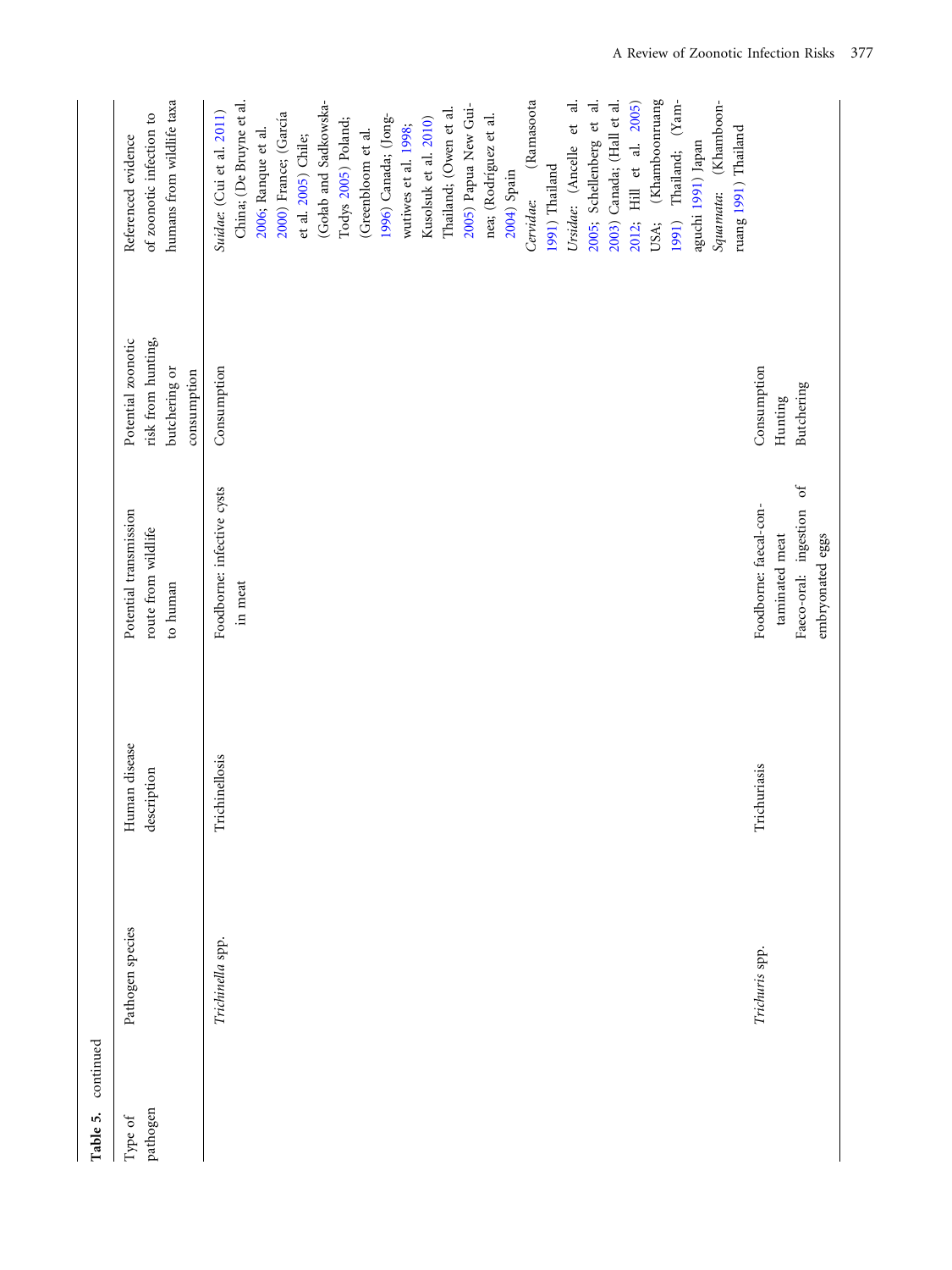<span id="page-17-0"></span>

Figure 1. Total numbers of viral, bacterial and parasitic pathogens reported in traded wildlife taxa.

Several enteric bacteria are hosted across multiple traded taxa, for example Campylobacter (eight), Salmonella (ten) and Yersinia (five) species. Reptiles can harbour potentially human-pathogenic Salmonella and Campylobacter species, such as S. enterica and C. fetus, in their gastrointestinal tracts, which can lead to human infection via faeco-oral transmission (Friedman et al. [1998](#page-22-0); Patrick et al. [2013\)](#page-25-0). Zoonotic infection of salmonellosis occasionally occurs via transcutaneous transmission from scratches and bites. The public health risk for salmonellosis is well recognised in reptile pet owners (Corrente et al. [2006;](#page-21-0) Harris et al. [2009](#page-23-0)) and should be considered for hunters since a relatively high prevalence of Salmonella isolates has been detected in the faeces of free-living reptiles: 32.4% for chelonians, 40.9% for lizards (Briones et al. [2004\)](#page-21-0) and 58.6% for snakes (Kuroki et al. [2013\)](#page-24-0). Since human infections of Salmonella have occurred from eating snapping turtles in Japan (Fukushima et al. [2008](#page-22-0)), the hazard of reptile-associated foodborne salmonellosis should be considered in Southeast Asia, particularly as chelonians are widely consumed in Malaysia (Sharma and Tisen [1999\)](#page-26-0). The isolation of C. fetus subspecies of reptile origin from an

immunosuppressed patient who had eaten turtle soup (Tu et al. [2004\)](#page-26-0) should raise concerns for foodborne Campylobacter infection from reptiles.

#### Parasites

We identified 16 zoonotic parasites potentially hosted by traded wildlife (Table [4\)](#page-5-0) and 40 references provided evidence for transmission to humans (Table [5\)](#page-6-0). The results suggest that Sarcocystis, Toxoplasma and Trichinella species are most frequently found in wildlife. Since their lifecycles involve multiple wildlife hosts, the wild meat trade may increase the risk of zoonotic transmission, via foodborne or faeco-oral routes.

The greatest number of zoonotic parasites are found in Cercopithecidae, ten in total (Figure 1). Surveys of macaque populations in Asia for zoonotic gastrointestinal parasites have indicated relatively high prevalence of infection for Balantidium coli, Cryptosporidia, Entamoeba histolytica and Giardia (Ekanayake et al. [2007;](#page-22-0) Jha et al. [2011;](#page-23-0) Lane et al. [2011](#page-24-0); Huffman et al. [2013](#page-23-0)), which are potentially transmitted to humans via faeco-oral and foodborne routes.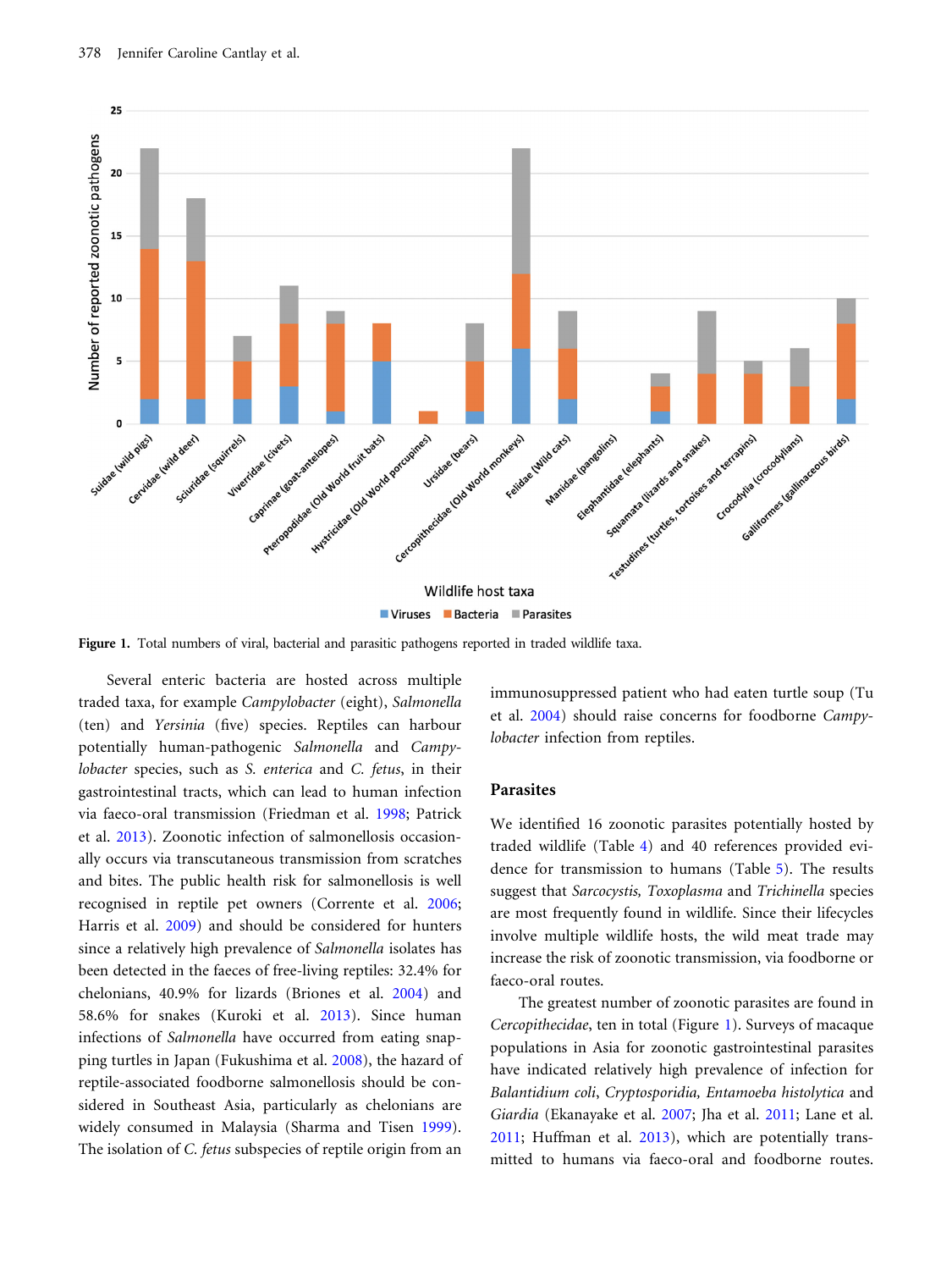One study suggested that close contact between macaques and humans at anthropogenic altered habitats may increase the risk of primate-to-human parasite transmission (Hussain et al. [2013\)](#page-23-0), of relevance to the wild meat trade.

The Suidae and the Cervidae families host numerous parasites (eight and five respectively), with Cryptosporidium, Giardia, Toxoplasma gondii and Trichinella species harboured by both (Table [4\)](#page-5-0). Trichinellosis poses an important disease risk because human cases related to the consumption of improperly cooked, inadequately frozen or cured wild pork and venison have been reported globally (Serrano et al. [1989;](#page-26-0) Rodríguez et al. [2004;](#page-25-0) García et al. [2005](#page-22-0); De Bruyne et al. [2006](#page-22-0); Meng et al. [2009\)](#page-24-0), including in Southeast Asia (Ramasoota [1991](#page-25-0); Jongwutiwes et al. [1998\)](#page-23-0). In Southeast Asia, certain cultural food practices using this wild meat increase the infection risk, such as eating it raw in Thailand (Kaewpitoon et al. [2008\)](#page-23-0) or undercooked in Papua New Guinea (Owen et al. [2005](#page-25-0)).

Reptiles host several parasites that pose significant foodborne infection risks to humans in Southeast Asia from the ingestion of reptile meat containing larvae or cysts, including Gnathostoma, Pentastomidia, Sarcocystis, Spirometra and Trichinella species (Table [5](#page-6-0)). Pentastomiasis has been reported in Malaysian aborigines associated with traditional consumption of snake meat, and some tribes have a greater risk of infection due to their preference for undercooked meat (Prathap et al. [1969](#page-25-0); Latif et al. [2011](#page-24-0)).

#### Data Deficiency

Figure [1](#page-17-0) indicates that two wildlife taxa appear to harbour very few zoonotic pathogens, Manidae (zero) and Hystricidae (one), related to the deficiency of published studies on these taxa, which may lead to an underestimate of their zoonotic infection potential. This lack of data could be attributed to the difficulty of observing these animals in their environment due to their small size and secretive behaviour. Further research is required to determine whether Hystricidae species (Order: Rodentia) harbour more zoonoses, since surveys of other rodents have shown they can host several viruses and bacteria (Easterbrook et al. [2007](#page-22-0); Firth et al. [2014](#page-22-0)).

#### **DISCUSSION**

The main objective of this review was to examine the scientific evidence for zoonotic pathogens in wildlife and

human populations in order to improve understanding of the role of the wild meat trade in Malaysia for the transmission of infection to people. Whilst some recent publications have analysed the zoonotic EIDs associated with the bushmeat trade in Africa (Kilonzo et al. [2013;](#page-23-0) Kurpiers et al. [2016](#page-24-0)), to our knowledge this is the first zoonotic disease review related to the trade of wild meat in Southeast Asia. The findings identify 16 viruses, 19 bacteria and 16 parasites in the 16 traded taxonomic groups, which may pose significant public health risks to wildlife hunters and consumers at each stage of the commodity chain.

In this review, we highlight the three human risk behaviours of hunting, butchering and consumption associated with the wild meat trade, which leads to transmission of zoonoses, as supported by other literature (Karesh et al. [2012](#page-23-0); Kilonzo et al. [2013](#page-23-0)). Hunting presents a medium risk of zoonotic infection because hunters handling animals can be bitten and scratched leading to the transcutaneous route of infection for some pathogens, particularly when they have existing skin abrasions or wounds on their hands, forearms or torso (LeBreton et al. [2006\)](#page-24-0). The review provides evidence to suggest that people who process wildlife carcasses have a high risk of infection related to direct contact with blood, excretions or secretions, for example brucellosis and streptococcosis in wild pig hunters (Rosenkranz et al. [2003](#page-25-0); Giurgiutiu et al. [2009\)](#page-22-0). Some literature indicates that hunters who disregard health and safety precautions when field-dressing carcasses (Massey et al. [2011](#page-24-0)) or suffer from self-inflicted knife injuries (Eales et al. [2010](#page-22-0)) have greater risk for certain zoonotic infections. Future research should examine wildlife hunting and butchering techniques in Malaysia to evaluate the specific microbiological hazards of the wild meat trade.

We demonstrate that consuming wild meat may present a significant zoonotic risk, since the findings identify numerous pathogens potentially transmitted to humans via the foodborne route. The cultural food preferences for eating raw or undercooked wild meat in Southeast Asia (Anantaphruti et al. [2011](#page-21-0); Latif et al. [2011\)](#page-24-0) increases the transmission risk for those pathogens normally killed by cooking. Human cases of infection from the consumption of contaminated wild meat are also presented, for example, enterohaemorrhagic E.coli infections from wild venison (Rabatsky-Ehr et al. [2002](#page-25-0)). This information is further supported by other research that describes how microbiological contamination of meat is related to the killing process, field-dressing techniques (Paulsen [2011\)](#page-25-0) and foodhandling practices (Radakovic and Fletcher [2011\)](#page-25-0), of rele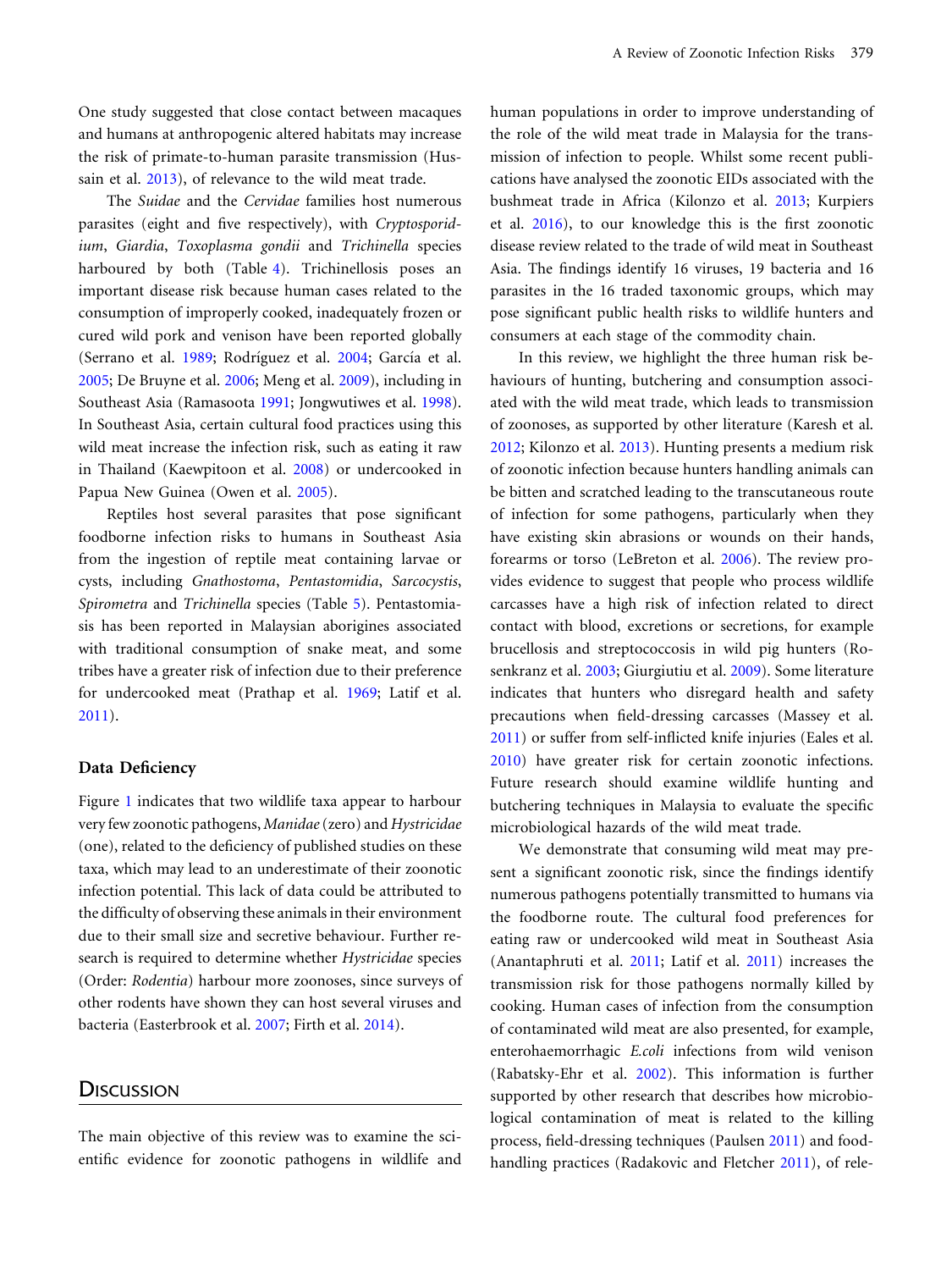vance for the investigation of wild meat practices in Southeast Asia.

Since the availability of wild meat sold in Malaysia varies between species, there may be greater zoonotic risks to humans from the pathogens hosted by more commonly traded wildlife due to increased likelihood of exposure. Information from the review may be used to determine which pathogens from two commonly traded taxa (Suidae and Cervidae) pose significant health risks to humans, such as Brucella and Mycobacterium species, which would be beneficial for targeted disease surveillance. A recent study indicated that wild pigs and deer are commonly hunted for food by aborigines of Peninsular Malaysia (Or and Leong [2011](#page-25-0)), thus conducting epidemiological surveys on this human population at-risk of zoonotic disease would help to determine how their activities influence transmission of infection from wildlife.

The comprehensive presentation of zoonotic information in this study could enable qualitative assessment of infection risks from all the traded wildlife. However, the findings are limited by the lack of research on pathogens in the species traded, which made it necessary to utilise data from different species within the same taxonomic group. The assumption that they would be infected by similar pathogens may be reasonable for species with similar ecology, but species or geographical variation could affect infection prevalence. For example, whilst the scavenging and cannibalistic feeding behaviour of carnivorous Ursus maritimus has led to high prevalence of Trichinella infections in bears (Born and Henriksen [1990\)](#page-21-0), this prevalence may be lower in omnivorous H. malayanus and lead to overestimation of its zoonotic potential. Additionally, the deficiency of studies for whole taxonomic groups (e.g. Manidae and Hystricidae) limits assessment of their zoonotic risk to humans. Utilising data from captive wild animal populations may overestimate the zoonotic importance of some pathogens, since environmental conditions in captivity can increase the likelihood of infection, as illustrated by circus elephants infected with Cowpox virus (Kurth et al. [2008](#page-24-0); Hemmer et al. [2010\)](#page-23-0) related to their exposure to hay or straw contaminated with rodent excretions (Wisser et al. [2001\)](#page-26-0). To overcome these limitations, future research should survey free-ranging wild animal populations in this region for zoonotic pathogens.

The review is limited by the geographical variation in zoonotic disease reporting, with many human cases from Australia, North America and Europe. The fewer cases from Southeast Asia may reflect inadequate regional disease

surveillance that contributes to underreporting (Coker et al. [2011\)](#page-21-0). Hunting, butchering and consumption activities may be conducted differently in Southeast Asia compared to elsewhere due to cultural practices involving particular species [e.g. traditional uses of softshell turtles in Malaysia (Sharma [1999](#page-26-0))] and so the regional deficiency of research may underestimate the zoonotic risks posed by these species. Therefore, it is also necessary to increase zoonotic disease monitoring and surveillance of at-risk human populations in Southeast Asia.

We highlight a knowledge gap in understanding the zoonotic implications of the wild meat trade in Southeast Asia and suggest that this is related to numerous factors. Primarily, there is insufficient zoonotic disease surveillance of wild animal and human populations in this region due to limited resources, weak reporting systems, lack of government policies and underdeveloped veterinary services (Coker et al. [2011\)](#page-21-0). Few surveys of wildlife populations in Southeast Asia for zoonotic pathogens have been conducted (Jones-Engel et al. [2007;](#page-23-0) Jittapalapong et al. [2011;](#page-23-0) Thayaparan et al. [2013](#page-26-0)), and even fewer studies have sampled wild meat for zoonoses of relevance to wildlife consumers (Fazly et al. [2013\)](#page-22-0). Whilst livestock carcasses undergo routine meat inspections to prevent foodborne zoonoses, this does not occur for wildlife carcasses intended for human consumption (Fazly et al. [2013](#page-22-0)). Since hunting to supply the wild meat trade may often contravene national legislation protecting species, if hunters or consumers contract a zoonotic infection from their illegal activities they may not report it to medical services, which likely leads to an underreporting of cases. This is further exacerbated by the limited availability of healthcare services in many Southeast Asia countries (Coker et al. [2011\)](#page-21-0), particularly for people in rural areas where wildlife hunting and consumption frequently occurs.

Information from the review would be useful in guiding cross-disciplinary studies to investigate the dynamics of zoonotic disease spillover and emergence (Daszak et al. [2007\)](#page-22-0) associated with wild meat trade in Southeast Asia. The findings suggest concentrating EID research on traded species that host zoonotic pathogens of greatest risk to humans, particularly those harbouring RNA viruses (e.g. Old World monkeys, flying foxes and civets) since these viruses can undergo genetic mutations and rapidly adapt to changing environmental conditions (Ludwig et al. [2003](#page-24-0)). This is relevant for Southeast Asia where the combination of anthropogenic activities, including wildlife hunting, deforestation and urbanisation, leads to greater human encroachment into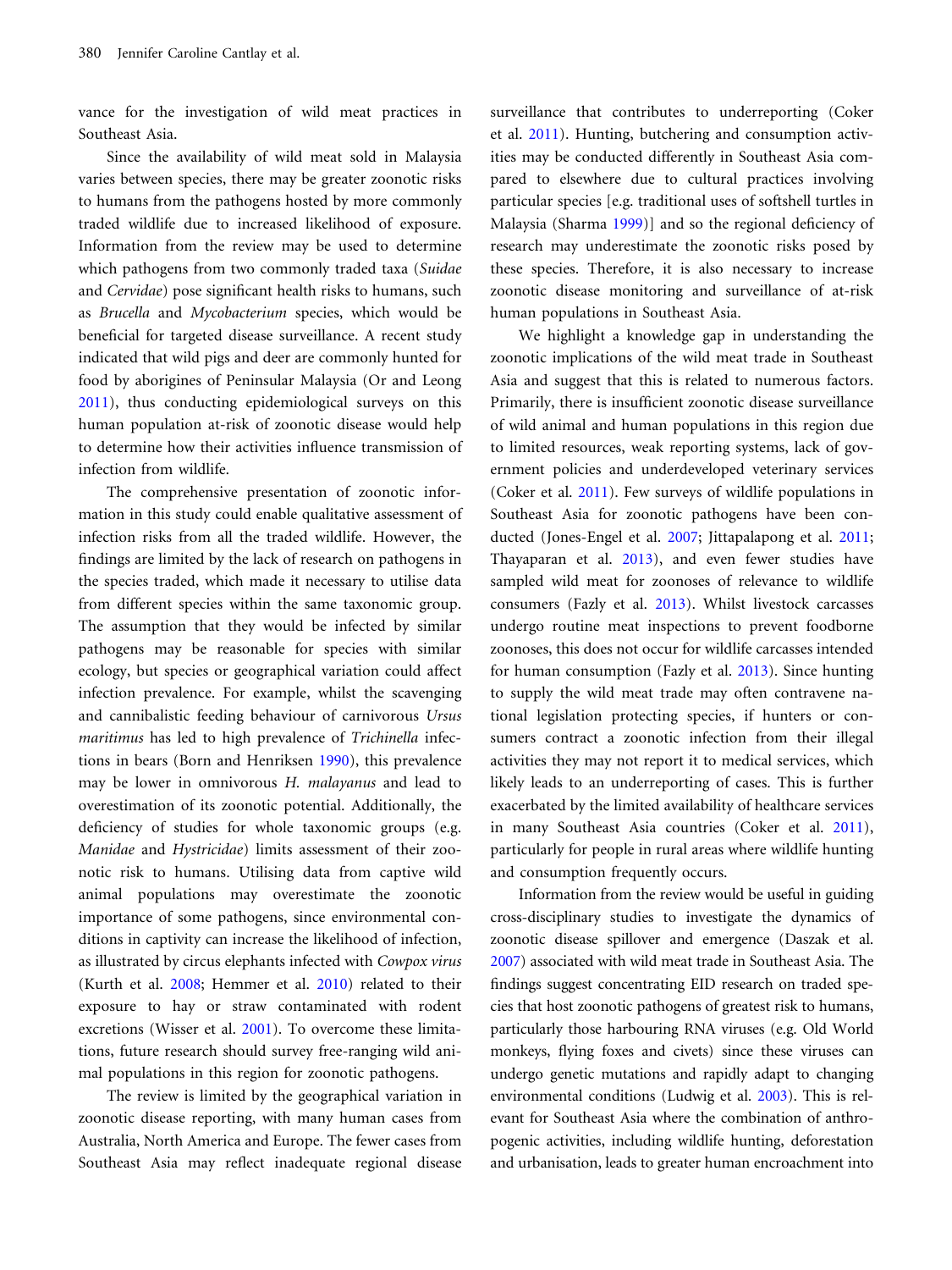<span id="page-20-0"></span>natural habitats, thus increasing the risk of cross-species infection (Weiss and McMichael [2004\)](#page-26-0), which threatens human, animal and ecosystem health (Rabinowitz and Conti [2013\)](#page-25-0). Consequently, this study is useful for health professionals, wildlife researchers and conservationists who work at locations where significant human–wildlife interactions occur and want to understand the implications of the wild meat trade on zoonotic disease transmission.

The findings also highlight the importance of endemic and neglected zoonoses being transmitted to humans from traded wildlife, such as sarcocystosis (Tappe et al. [2013\)](#page-26-0). These zoonotic infections would benefit from increased targeted disease surveillance and application of One Health approaches to integrate public health, veterinary science, epidemiology, ecology and sociology (Karesh et al. [2012\)](#page-23-0) in Southeast Asia.

This study could be used in the development of public health strategies in Southeast Asia to dissuade people from harvesting wildlife for food by educating them about the numerous health risks highlighted and encourage their consumption of alternative foods. Such initiatives could have additional benefits for the conservation of threatened species, by helping to reduce the illegal international trade of reptiles and mammals for their meat that occurs in this region (Nijman [2010](#page-25-0)).

Overall, information from the review indicates the deficits in epidemiological knowledge related to Southeast Asia that suggests future research should include surveys of traded wildlife and at-risk human populations for zoonotic pathogens, with increased investigation of disease outbreaks. Since numerous zoonoses may be transmitted via foodborne routes, it would be beneficial to conduct microbial food safety risk assessments in this region that follow the Codex Alimentarius Commission framework (CAC [1999\)](#page-21-0), which evaluate the consumer risk for specific pathogens from wild meat. These assessments would require microbial analysis of wildlife carcasses and investigations of the wild meat production chain to examine environmental conditions and hygienic practices (Gill [2007](#page-22-0); Paulsen [2011\)](#page-25-0) for producing a final risk estimate (CAC [1999\)](#page-21-0). Some interview-based surveys of wildlife hunters and consumers in Southeast Asia have investigated the social and cultural factors driving wild meat consumption (Drury [2011;](#page-22-0) Scheffers et al. [2012\)](#page-26-0), and this methodology could be applied in Malaysia to examine how people's behaviour influences their risk of zoonoses. Such information may contribute to public health initiatives that focus on the health and safety of people involved in the wild meat trade.

In conclusion, the great diversity of potentially zoonotic pathogens in wildlife hunted for food in Malaysia is highlighted in this review, with some taxa hosting numerous infectious agents, including Cercopithecidae, Suidae and Cervidae. The subsequent examination of infection risks and transmission routes to humans associated with this trade illustrates the variation in zoonotic risk posed by different taxa and identifies gaps in epidemiological knowledge for some species. The findings assist in evaluating the level of infection risk to humans related to the different stages of the wild meat chain, associated with the wildlife host, pathogen transmission route(s) and behaviour of people involved. This comprehensive study could help guide future zoonotic research and disease surveillance of wild animal and at-risk human populations in Southeast Asia, which is beneficial for One Health projects located here. Our intention is to increase awareness about the possible human health risks from this trade, which are relevant for public health and conservation strategies in the region.

## **ACKNOWLEDGMENTS**

We thank Dr. Alessandro Seguino, for his input and support. We thank Dr. Chris R Shepherd, Director TRAFFIC Southeast Asia, for giving access to unpublished survey data.

## COMPLIANCE WITH ETHICAL STANDARDS

CONFLICT OF INTEREST The authors declare that they have no conflict of interest.

## **OPEN ACCESS**

This article is distributed under the terms of the Creative Commons Attribution 4.0 International License [\(http://](http://creativecommons.org/licenses/by/4.0/) [creativecommons.org/licenses/by/4.0/](http://creativecommons.org/licenses/by/4.0/)), which permits unrestricted use, distribution, and reproduction in any medium, provided you give appropriate credit to the original author(s) and the source, provide a link to the Creative Commons license, and indicate if changes were made.

## **REFERENCES**

Abernethy K, Coad L, Taylor G, Lee M, Maisels F (2013) Extent and ecological consequences of hunting in Central African rainforests in the twenty-first century. Philosophical Transactions of the Royal Society B: Biological Sciences 368(20130494):1–11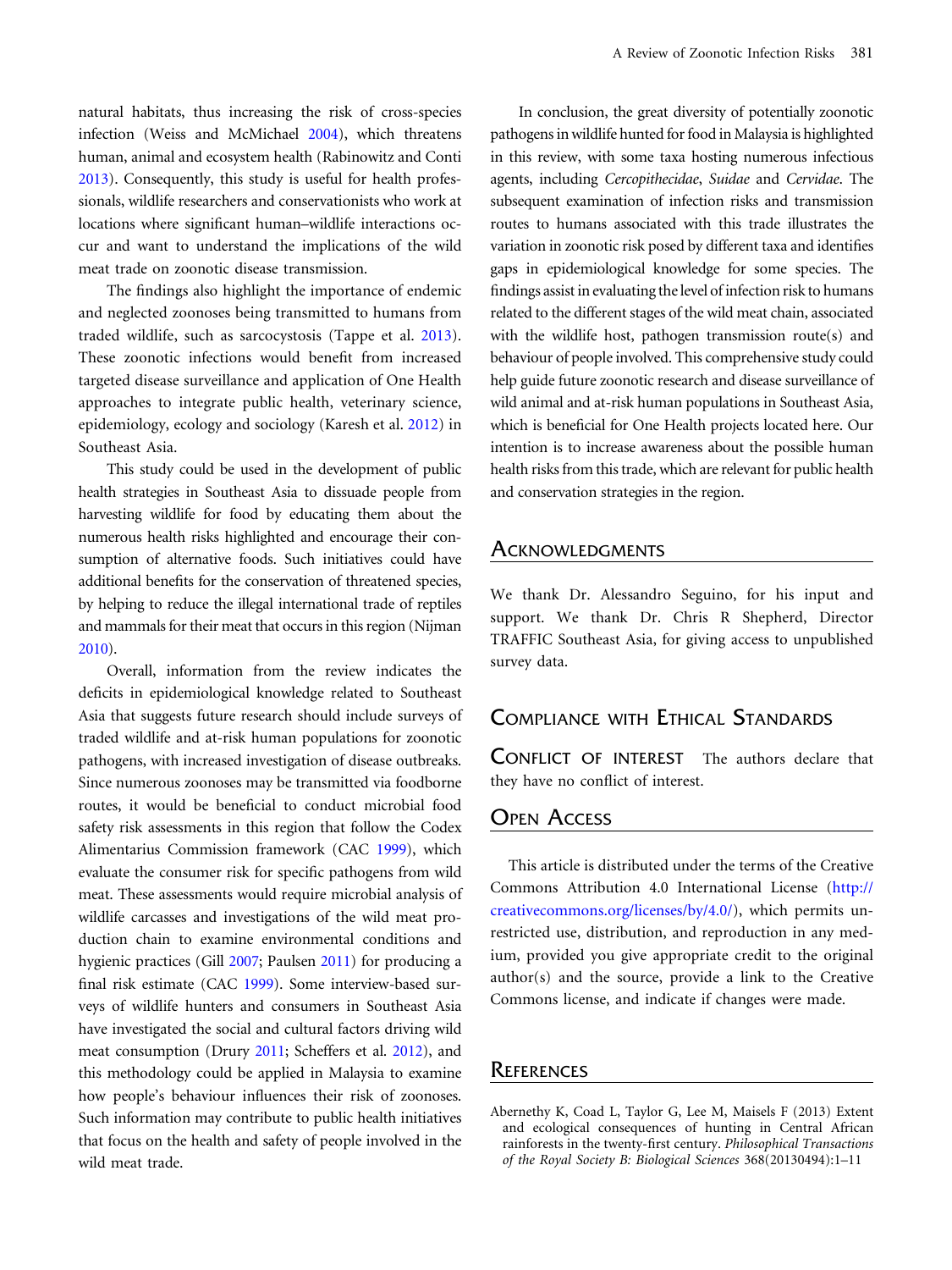- <span id="page-21-0"></span>Addidle M, Grimwade K, Tie S, Rahman H, Sorenson R (2009) ''Pigs might fly''—a case of Erysipelothrix endocarditis. Journal of the New Zealand Medical Association 122:78–81
- Akahane H, Sano M, Kobayashi M (1998) Three cases of human gnathostomiasis caused by Gnathostoma hispidum, with particular reference to the identification of parasitic larvae. Southeast Asian Journal of Tropical Medicine and Public Health 29:611–614
- Alvarado-Esquivel C, Cruz-Magallanes H, Esquivel-Cruz R, Estrada-Martínez S, Rivas-González M, Liesenfeld O, Martínez-García S, Ramírez E, Torres-Castorena A, Castañeda A (2008) Seroepidemiology of Toxoplasma gondii infection in human adults from three rural communities in Durango State, Mexico. Journal of Parasitology 94:811–816
- Anantaphruti MT, Nawa Y, Vanvanitchai Y (2011) Human sparganosis in Thailand: an overview. Acta tropica 118:171–176
- Ancelle T, De Bruyne A, Poisson D, Dupouy-Camet J (2005) Outbreak of trichinellosis due to consumption of bear meat from Canada, France, September 2005. Euro Surveillance 10:2809
- Anderson DC, Geistfeld JG, Maetz HM, Patton CM, Kaufmann AF (1978) Leptospirosis in zoo workers associated with bears. The American journal of tropical medicine and hygiene 27:210– 211
- Atlas R, Rubin C, Maloy S, Daszak P, Colwell R, Hyde B (2010) One health–attaining optimal health for people, animals, and the environment. Microbe 5:383–389
- Ayouba A, Akoua-Koffi C, Calvignac-Spencer S, Esteban A, Locatelli S, Li H, Li Y, Hahn BH, Delaporte E, Leendertz FH, Peeters M (2013) Evidence for continuing cross-species transmission of SIVsmm to humans: characterization of a new HIV-2 lineage in rural Côte d'Ivoire. AIDS 27:2488-2491
- Baker M, Lopez L, Cannon M, De Lisle G, Collins D (2006) Continuing Mycobacterium bovis transmission from animals to humans in New Zealand. Epidemiology and Infection 134:1068– 1073
- Bell D, Roberton S, Hunter PR (2004) Animal origins of SARS coronavirus: possible links with the international trade in small carnivores. Philosophical Transactions of the Royal Society of London. Series B: Biological Sciences 359:1107–1114
- Bennett E, Nyaoi A, Sompud J (2000) Saving Borneo's bacon: the sustainability of hunting in Sarawak and Sabah. In: Hunting for sustainability in tropical forests, Robinson J and Bennett E, York New (editor), USA: Columbia University Press, pp 305–324
- Bennett EL (2002) Is there a link between wild meat and food security? Conservation Biology 16:590–592
- Bhatt BD, Zuckerman MJ, Foland JA, Polly SM, Marwah RK (1989) Disseminated Salmonella arizona infection associated with rattlesnake meat ingestion. The American journal of gastroenterology 84:433–435
- Born E, Henriksen S (1990) Prevalence of Trichinella sp. in polar bears (Ursus maritimus) from northeastern Greenland. Polar Research 8:313–315
- Bow MR, Brown JH (1946) Tularemia. A report on 40 cases in Alberta, Canada, 1931–1944. American Journal of Public Health and the Nations Health 36:494–500
- Briones V, Téllez S, Goyache J, Ballesteros C, del Pilar Lanzarot M, Domínguez L, Fernández-Garayzábal JF (2004) Salmonella diversity associated with wild reptiles and amphibians in Spain. Environmental microbiology 6:868–871
- Brody JA, Huntley B, Overfield TM, Maynard J (1966) Studies of human brucellosis in Alaska. The Journal of infectious diseases 116:263–269
- Brooks JI, Rud EW, Pilon RG, Smith JM, Switzer WM, Sandstrom PA (2002) Cross-species retroviral transmission from macaques to human beings. The Lancet 360:387–388
- Brown R (2005) Leptospirosis in deer slaughter premises. In Proceedings of the Deer Branch of the New Zealand Veterinary Association. New Zealand, p 120
- CAC (1999) Principles and guidelines for the conduct of a microbiological risk assessment In Codex Alimentarius Food Hygeine Basic Texts, Rome, Italy: Codex Alimentarius Commission, Joint FAO/WHO Food Standards Programme, pp 53– 62
- Caillabet OS, Krishnasamy K, Khan S (Unpublished). In the soup: a survey of the availability of wild meat in Malaysia. TRAFFIC Southeast Asia, Petaling Jaya, Selangor, Malaysia
- Capitini CM, Herrero IA, Patel R, Ishitani MB, Boyce TG (2002) Wound Infection with Neisseria weaveri and a Novel Subspecies of Pasteurella multocida in a Child Who Sustained a Tiger Bite. Clinical Infectious Diseases 34:e74–e76
- Carme B, Demar M, Ajzenberg D, Dardé ML (2009) Severe acquired toxoplasmosis caused by wild cycle of Toxoplasma gondii, French Guiana. Emerging infectious diseases 15:656–658
- Carrington M, Choe U, Ubillos S, Stanek D, Campbell M, Wansbrough L, Lee P, Churchwell G, Rosas K, Zaki S (2012) Fatal case of brucellosis misdiagnosed in early stages of Brucella suis infection in a 46-year-old patient with Marfan syndrome. Journal of clinical microbiology 50:2173–2175
- CDC (1987) Epidemiologic notes and reports B-virus infection in humans—Pensacola, Florida. Morbility and Mortality Weekly Report (Centers for Disease Control and Prevention) 36(289– 290):295–296
- CDC (1998) Fatal Cercopithecine herpesvirus 1 (B virus) infection following a mucocutaneous exposure and interim recommendations for worker protection. Morbility and Mortality Weekly Report (Centers for Disease Control and Prevention) 47:1073– 1076 & 1083
- Chaber AL, Allebone-Webb S, Lignereux Y, Cunningham AA, Marcus Rowcliffe J (2010) The scale of illegal meat importation from Africa to Europe via Paris. Conservation Letters 3:317–321
- Chan J, Baxter C, Wenman WM (1989) Brucellosis in an Inuit child, probably related to caribou meat consumption. Scandinavian journal of infectious diseases 21:337–338
- Chase D, Handsfield H, Allard J, Taylor J (1980) Tularemia acquired from a bear: Washington. Morbidity and Mortality Weekly Report 29:57
- Choi WYNHW, Kwak NH, Huh W, Kim YR, Kang MW, Cho SY, Dubey JP (1997) Foodborne outbreaks of human toxoplasmosis. Journal of Infectious Diseases 175:1280–1282
- Chua KB, Crameri G, Hyatt A, Yu M, Tompang MR, Rosli J, McEachern J, Crameri S, Kumarasamy V, Eaton BT, Wang L-F (2007) A previously unknown reovirus of bat origin is associated with an acute respiratory disease in humans. Proceedings of the National Academy of Sciences 104:11424–11429
- Chua KB, Lek Koh C, Hooi PS, Wee KF, Khong JH, Chua BH, Chan YP, Lim ME, Lam SK (2002) Isolation of Nipah virus from Malaysian Island flying-foxes. Microbes and Infection 4:145–151
- Coker RJ, Hunter BM, Rudge JW, Liverani M, Hanvoravongchai P (2011) Emerging infectious diseases in southeast Asia: regional challenges to control. The Lancet 377:599–609
- Corrente M, Totaro M, Martella V, Campolo M, Lorusso A, Ricci M, Buonavoglia C (2006) Reptile-associated salmonellosis in man, Italy. Emerging infectious diseases 12:358–359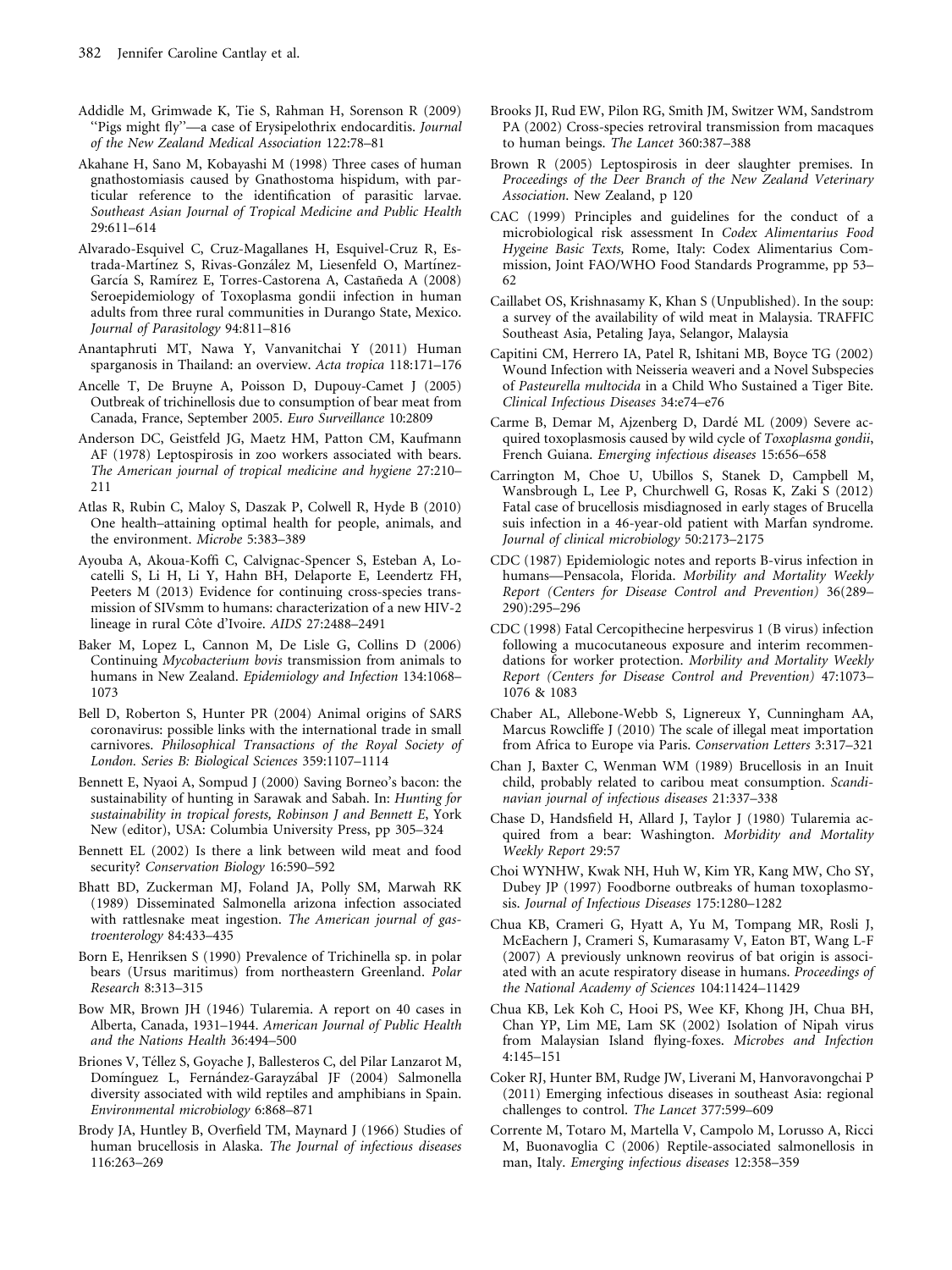- <span id="page-22-0"></span>Dalsjö A, Nilsson AC, Ramussen M (2014) Complicated infection caused by Streptococcus suis serotype 14 transmitted from a wild boar. Journal of Medical Microbiology Case Reports 1:1–3
- Daszak P, Epstein J, Kilpatrick A, Aguirre A, Karesh W, Cunningham A (2007) Collaborative research approaches to the role of wildlife in zoonotic disease emergence. In: Wildlife and Emerging Zoonotic Diseases: The Biology, Circumstances and Consequences of Cross-Species Transmission, Childs JE, Mackenzie JS, Richt JA (editors), Germany: Springer, pp 463– 475
- Davies TJ, Pedersen AB (2008) Phylogeny and geography predict pathogen community similarity in wild primates and humans. Proceedings of the Royal Society B: Biological Sciences 275:1695– 1701
- De Bruyne A, Ancelle T, Vallee I, Boireau P, Dupouy-Camet J (2006) Human trichinellosis acquired from wild boar meat: a continuing parasitic risk in France. Euro Surveillance 11:3048
- Deutz A, Fuchs K, Schuller W, Nowotny N, Auer H, Aspöck H, Stünzner D, Kerbl U, Klement C, Köfer J (2002) Seroepidemiological studies of zoonotic infections in hunters in southeastern Austria–prevalences, risk factors, and preventive methods. Berliner und Munchener tierarztliche Wochenschrift 116:306–311
- Diesch S, Crawford R, McCulloch W, Top F (1967) Human leptospirosis acquired from squirrels. New England Journal of Medicine 276:838–842
- Drury R (2011) Hungry for success: urban consumer demand for wild animal products in Vietnam. Conservation and Society 9:247–257
- Durazo A, Lessenger JE (2006) Mammal Bites. In: Agricultural Medicine: A Practical Guide, JE, Lessenger JE (editor), New York: Springer, pp 430–439
- Eales KM, Norton RE, Ketheesan N (2010) Brucellosis in northern Australia. The American journal of tropical medicine and hygiene 83:876–878
- Easterbrook JD, Kaplan JB, Vanasco NB, Reeves WK, Purcell RH, Kosoy MY, Glass GE, Watson J, Klein SL (2007) A survey of zoonotic pathogens carried by Norway rats in Baltimore, Maryland, USA. Epidemiology and infection 135:1192–1199
- Ekanayake DK, Welch DM, Kieft R, Hajduk S, Dittus WP (2007) Transmission dynamics of Cryptosporidium infection in a natural population of non-human primates at Polonnaruwa, Sri Lanka. The American journal of tropical medicine and hygiene 77:818–822
- Engels EA, Switzer WM, Heneine W, Viscidi RP (2004) Serologic evidence for exposure to simian virus 40 in North American zoo workers. Journal of Infectious Diseases 190:2065–2069
- Epstein JH, Prakash V, Smith CS, Daszak P, McLaughlin AB, Meehan G, Field HE, Cunningham AA (2008) Henipavirus infection in fruit bats (Pteropus giganteus), India. Emerging infectious diseases 14:1309–1311
- Esmaeili S, Gooya MM, Shirzadi MR, Esfandiari B, Amiri FB, Behzadi MY, Banafshi O, Mostafavi E (2014) Seroepidemiological survey of tularemia among different groups in western Iran. International Journal of Infectious Diseases 18:27–31
- Fan PC (1988) Taiwan Taenia and Taeniasis. Parasitology Today 4:86–88
- Fan PC, Chung WC, Soh CT, Kosman ML (1992) Eating habits of East Asian people and transmission of taeniasis. Acta tropica 50:305–315
- Fanning A, Edwards S (1991) Mycobacterium bovis infection in human beings in contact with elk (Cervus elaphus) in Alberta, Canada. The Lancet 338:1253–1255
- Fasanella A, Palazzo L, Petrella A, Quaranta V, Romanelli B, Garofolo G (2007) Anthrax in red deer (Cervus elaphus), Italy. Emerging infectious diseases 13:1118–1119
- Favoretto SR, de Mattos CC, Morais NB, Arau´jo FA, de Mattos CA (2001) Rabies in marmosets (Callithrix jacchus), Ceara´, Brazil. Emerging infectious diseases 7:1062–1065
- Fazly Z, Nurulaini R, Shafarin M, Fariza N, Zawida Z, Muhamad H, Adnan M, Premaalatha B, Erwanas A, Zaini C (2013) Zoonotic parasites from exotic meat in Malaysia. Tropical biomedicine 30:535–542
- Firth C, Bhat M, Firth MA, Williams SH, Frye MJ, Simmonds P, Conte JM, Ng J, Garcia J, Bhuva NP, Lee B, Che X, Quan P-L, Lipkin WI (2014) Detection of zoonotic pathogens and characterization of novel viruses carried by commensal rattus norvegicus in New York City. mBio 5:e01933–01914
- Forbes LB (1991) Isolates of Brucella suis biovar 4 from animals and humans in Canada, 1982–1990. The Canadian Veterinary Journal 32:686–688
- Friedman CR, Torigian C, Shillam PJ, Hoffman RE, Heltze D, Beebe JL, Malcolm G, DeWitt WE, Hutwagner L, Griffin PM (1998) An outbreak of salmonellosis among children attending a reptile exhibit at a zoo. The Journal of pediatrics 132:802–807
- Fukushima H, Okuno J, Fujiwara Y, Hosoda T, Kurazono T, Ohtsuka K, Yanagawa K, Yamaguchi M (2008) An outbreak of Salmonella food poisoning at a snapping turtle restaurant. Journal of the Japanese Association for Infectious Diseases 61:328
- García E, Mora L, Torres P, Jercic MI, Mercado R (2005) First record of human trichinosis in Chile associated with consumption of wild boar (Sus scrofa). Memorias do Instituto Oswaldo Cruz 100:17–18
- Garin-Bastuji B, Vaillant V, Albert D, Tourrand B, Danjean M, Lagier A, Rispal P, Benquet B, Maurin M, De Valk H (2006) Is brucellosis due the biovar 2 of Brucella suis an emerging zoonosis in France? Two case reports in wild boar and hare hunters. Greece: International Society of Chemotherapy Disease Management, pp 7–10
- Gessain A, Rua R, Betsem E, Turpin J, Mahieux R (2013) HTLV-3/4 and simian foamy retroviruses in humans: Discovery, epidemiology, cross-species transmission and molecular virology. Virology 435:187–199
- Gill C (2007) Microbiological conditions of meats from large game animals and birds. Meat science 77:149–160
- Giurgiutiu D, Banis C, Hunt E, Mincer J, Nicolardi C, Weltman A, Stanek D, Matthews S, Siegenthaler C, Blackmore C (2009) Brucella suis infection associated with feral swine hunting-Three States, 2007–2008. Morbidity and Mortality Weekly Report 58:618–621
- Gołab E, Sadkowska-Todys M (2005) Epidemiology of human trichinellosis in Poland–currently and in the past. Wiadomosci parazytologiczne 52:181–187
- Greenbloom SL, Martin-Smith P, Isaacs S, Marshall B, Kittle DC, Kain KC, Keystone JS (1996) Outbreak of trichinosis in Ontario secondary to the ingestion of wild boar meat. Canadian journal of public health 88:52–56
- Halaby T, Hoitsma E, Hupperts R, Spanjaard L, Luirink M, Jacobs J (2000) Streptococcus suis meningitis, a poacher's risk. European Journal of Clinical Microbiology and Infectious Diseases 19:943–945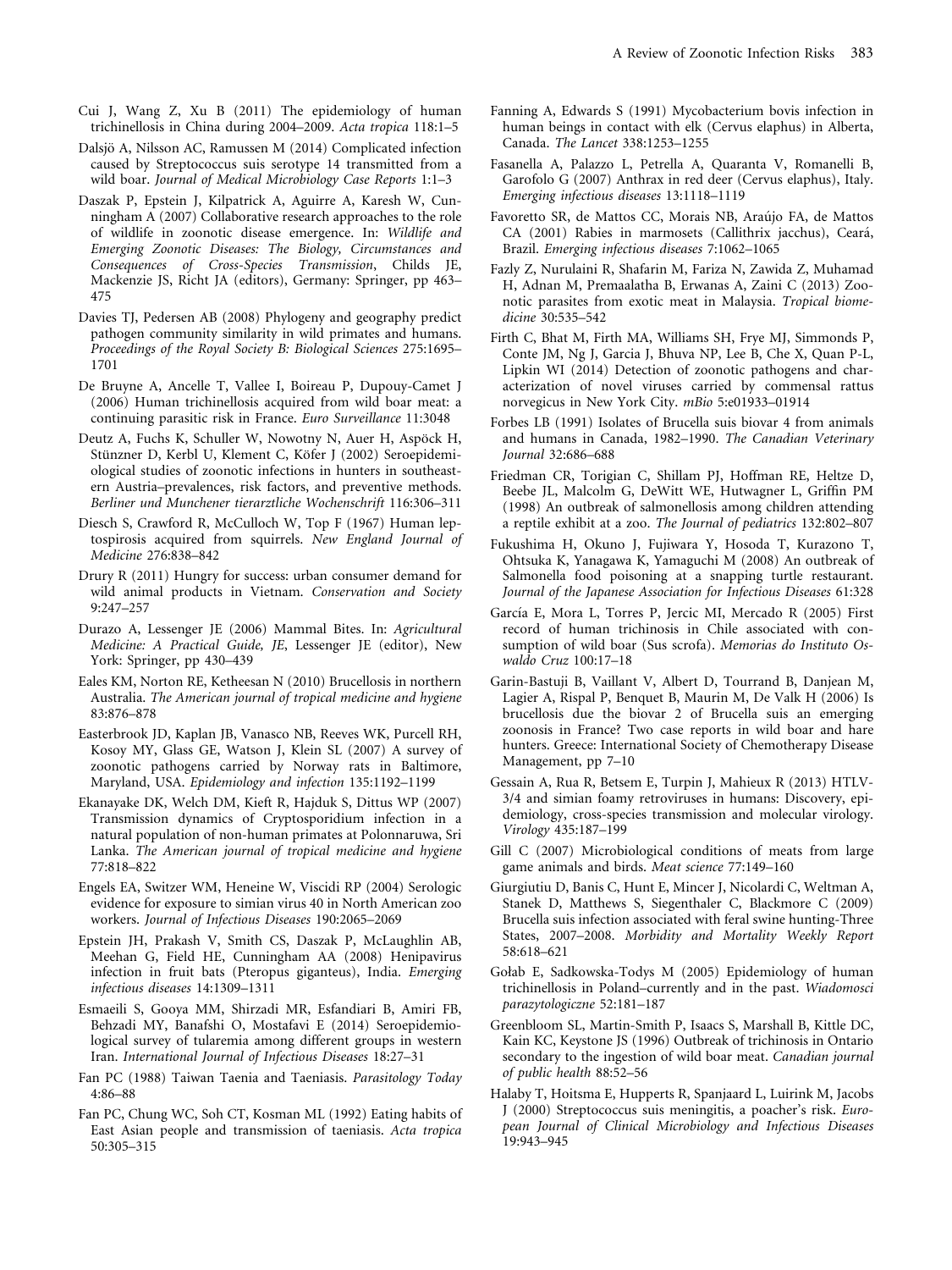- <span id="page-23-0"></span>Hall RL, Lindsay A, Hammond C, Montgomery SP, Wilkins PP, da Silva AJ, McAuliffe I, de Almeida M, Bishop H, Mathison B (2012) Outbreak of human trichinellosis in Northern California caused by Trichinella murrelli. The American journal of tropical medicine and hygiene 87:297–302
- Hanna JN, Carney IK, Smith GA, Tannenberg A, Deverill JE, Botha JA, Serafin IL, Harrower BJ, Fitzpatrick PF, Searle JW (2000) Australian bat lyssavirus infection: a second human case, with a long incubation period. The Medical Journal of Australia 172:597–599
- Harris JR, Bergmire-Sweat D, Schlegel JH, Winpisinger KA, Klos RF, Perry C, Tauxe RV, Sotir MJ (2009) Multistate outbreak of Salmonella infections associated with small turtle exposure, 2007–2008. Pediatrics 124:1388–1394
- Hemmer CJ, Littmann M, Löbermann M, Meyer H, Petschaelis A, Reisinger EC (2010) Human cowpox virus infection acquired from a circus elephant in Germany. International journal of infectious diseases 14. Supplement 3:e338–e340
- Hill D, Gamble H, Zarlenga D, Coss C, Finnigan J (2005) Trichinella nativa in a black bear from Plymouth, New Hampshire. Veterinary parasitology 132:143–146
- Holmes GP, Hilliard JK, Klontz KC, Rupert AH, Schindler CM, Parrish E, Griffin DG, Ward GS, Bernstein ND, Bean TW (1990) B virus (Herpesvirus simiae) infection in humans: epidemiologic investigation of a cluster. Annals of internal medicine 112:833–839
- Huang F, Wang H, Jing S, Zeng W (2012) Simian foamy virus prevalence in Macaca mulatta and zookeepers. AIDS research and human retroviruses 28:591–593
- Huff JL, Barry PA (2003) B-virus (Cercopithecine herpesvirus 1) infection in humans and macaques: potential for zoonotic disease. Emerging infectious diseases 9:246–250
- Huffman M, Nahallage C, Hasegawa H, Ekanayake S, De Silva L, Athauda I (2013) Preliminary survey of the distribution of four potentially zoonotic parasite species among primates in Sri Lanka. Journal of the National Science Foundation of Sri Lanka 41:319–326
- Hussain S, Ram MS, Kumar A, Shivaji S, Umapathy G (2013) Human presence increases parasitic load in endangered liontailed macaques (Macaca silenus) in its fragmented rainforest habitats in southern India. PLoS ONE 8:e63685–e63685
- Ichhpujani R, Rajagopal V, Bhattacharya D, Rana U, Mittal V, Rai A, Ravishankar A, Pasha S, Sokhey J, Biswas S (2004) An outbreak of human anthrax in Mysore (India). The Journal of communicable diseases 36:199–204
- Ingram DJ, Coad L, Collen B, Kümpel NF, Breuer T, Fa JE, Gill DJ, Maisels F, Schleicher J, Stokes EJ (2015) Indicators for wild animal offtake: methods and case study for African mammals and birds. Ecology & Society 20:40
- Irwin MJ, Massey PD, Walker B, Durrheim DN (2010) Feral pig hunting: a risk factor for human brucellosis in north-west NSW? New South Wales public health bulletin 20:192–194
- Isotalo P, Edgar D, Toye B (2000) Polymicrobial tenosynovitis with Pasteurella multocida and other gram negative bacilli after a Siberian tiger bite. Journal of clinical pathology 53:871–872
- Jha A, Chalise MK, Shrestha RM, Karki K (2011) Intestinal Parasitic Investigation in Temple Rhesus Monkeys of Kathmandu. The Initiation 4:1–7
- Jittapalapong S, Sarataphan N, Maruyama S, Hugot J-P, Morand S, Herbreteau V (2011) Toxoplasmosis in rodents: ecological survey and first evidences in Thailand. Vector-Borne and Zoonotic Diseases 11:231–237
- Jones-Engel L, Engel GA, Schillaci MA, Rompis A, Putra A, Suaryana KG, Fuentes A, Beer B, Hicks S, White R (2005) Primate-to-human retroviral transmission in Asia. Emerging infectious diseases 11(7):1028–1035
- Jones-Engel L, May CC, Engel GA, Steinkraus KA, Schillaci MA, Fuentes A, Rompis A, Chalise MK, Aggimarangsee N, Feeroz MM (2008) Diverse contexts of zoonotic transmission of simian foamy viruses in Asia. Emerging infectious diseases 14:1200–1208
- Jones-Engel L, Steinkraus KA, Murray SM, Engel GA, Grant R, Aggimarangsee N, Lee BP-H, May C, Schillaci MA, Somgird C (2007) Sensitive assays for simian foamy viruses reveal a high prevalence of infection in commensal, free-ranging Asian monkeys. Journal of virology 81:7330–7337
- Jongwutiwes S, Chantachum N, Kraivichian P, Siriyasatien P, Putaporntip C, Tamburrini A, La Rosa G, Sreesunpasirikul C, Yingyourd P, Pozio E (1998) First outbreak of human trichinellosis caused by Trichinella pseudospiralis. Clinical Infectious Diseases 26:111–115
- Kaewpitoon N, Kaewpitoon SJ, Pengsaa P (2008) Food-borne parasitic zoonosis: distribution of trichinosis in Thailand. World journal of gastroenterology 14(22):3471–3475
- Kamins AO, Rowcliffe JM, Ntiamoa-Baidu Y, Cunningham AA, Wood JLN, Restif O (2015) Characteristics and Risk Perceptions of Ghanaians Potentially Exposed to Bat-Borne Zoonoses through Bushmeat. EcoHealth 12:104–120
- Karesh WB, Cook RA, Bennett EL, Newcomb J (2005) Wildlife trade and global disease emergence. Emerging infectious diseases 11:1000–1002
- Karesh WB, Cook RA, Gilbert M, Newcomb J (2007) Implications of wildlife trade on the movement of avian influenza and other infectious diseases. Journal of Wildlife Diseases 43(3):S55–S59
- Karesh WB, Dobson A, Lloyd-Smith JO, Lubroth J, Dixon MA, Bennett M, Aldrich S, Harrington T, Formenty P, Loh EH (2012) Ecology of zoonoses: natural and unnatural histories. The Lancet 380:1936–1945
- Keene WE, Sazie E, Kok J, Rice DH, Hancock DD, Balan VK, Zhao T, Doyle MP (1997) An outbreak of Escherichia coli 0157: H7 infections traced to jerky made from deer meat. The Journal of the American Medical Association 277:1229–1231
- Kelly J, Hopkin R, Rimsza ME (1995) Rattlesnake meat ingestion and Salmonella arizona infection in children: case report and review of the literature. The Pediatric infectious disease journal 14:320–321
- Kennedy FM, Astbury J, Needham J, Cheasty T (1993) Shigellosis due to occupational contact with non-human primates. Epidemiology and infection 110:247–251
- Khamboonruang C (1991) The present status of trichinellosis in Thailand. Southeast Asian Journal of Tropical Medicine Public Health 22(Supplement):312–325
- Kilonzo C, Stopka TJ, Chomel B (2013) Illegal animal and (bush) meat trade associated risk of spread of viral infections. In: Viral infections and global change, Singh SK (editor), Hoboken, NJ, USA: Wiley, pp 179–194
- Kuhl JT, Huerter CJ, Hashish H (2003) A case of human orf contracted from a deer. Cutis 71:288–290
- Kuhn K, Torpdahl M, Frank C, Sigsgaard K, Ethelberg S (2011) An outbreak of Salmonella Typhimurium traced back to salami, Denmark, April to June 2010. Euro Surveillance 16:1–4
- Kumari PL, Mohanan KR, Kailas L, Chacko KP (2014) A Case of Rabies after Squirrel Bite. The Indian Journal of Pediatrics 81:198–198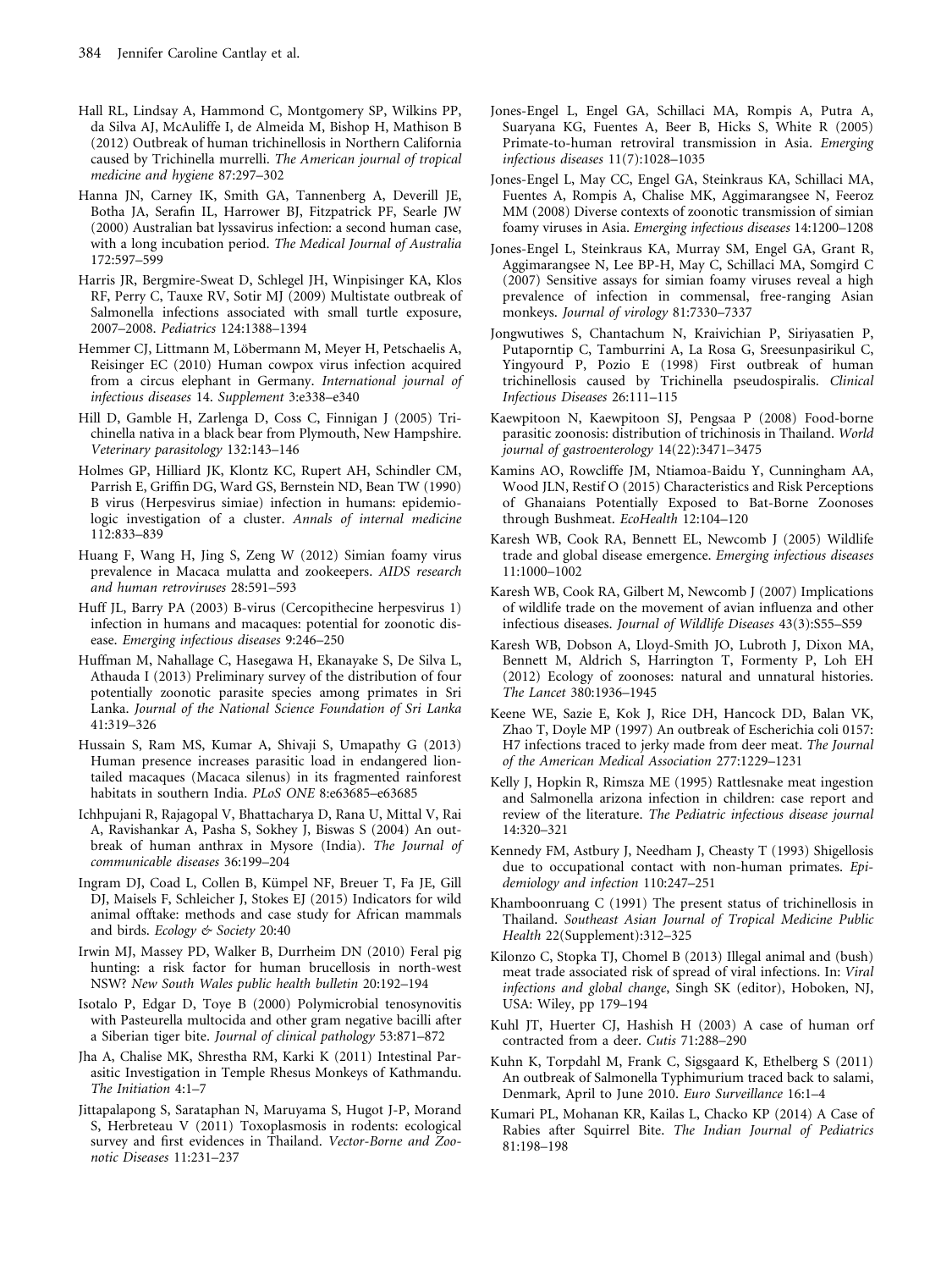- <span id="page-24-0"></span>Kuroki T, Ishihara T, Furukawa I, Okatani AT, Kato Y (2013) Prevalence of Salmonella in Wild Snakes in Japan. Japanese journal of infectious diseases 66:295–298
- Kurpiers LA, Schulte-Herbrüggen B, Ejotre I, Reeder DM (2016) Bushmeat and Emerging Infectious Diseases: Lessons from Africa. In: Problematic Wildlife: A Cross-Disciplinary Approach, Angelici MF (editor), Switzerland: Springer International Publishing, pp 507–551
- Kurth A, Wibbelt G, Gerber H-P, Petschaelis A, Pauli G, Nitsche A (2008) Rat-to-elephant-to-human transmission of cowpox virus. Emerging infectious diseases 14:670–671
- Kusolsuk T, Kamonrattanakun S, Wesanonthawech A, Dekumyoy P, Thaenkham U, Yoonuan T, Nuamtanong S, Sa-nguankiat S, Pubampen S, Maipanich W (2010) The second outbreak of trichinellosis caused by Trichinella papuae in Thailand. Transactions of the Royal Society of Tropical Medicine and Hygiene 104:433–437
- Lane KE, Holley C, Hollocher H, Fuentes A (2011) The anthropogenic environment lessens the intensity and prevalence of gastrointestinal parasites in Balinese long-tailed macaques (Macaca fascicularis). Primates 52:117–128
- Latif B, Omar E, Heo CC, Othman N, Tappe D (2011) Human Pentastomiasis Caused by Armillifer moniliformis in Malaysian Borneo. The American journal of tropical medicine and hygiene 85:878–881
- Lau YL, Chang PY, Tan CT, Fong MY, Mahmud R, Wong KT (2014) Sarcocystis nesbitti infection in human skeletal muscle: possible transmission from snakes. The American journal of tropical medicine and hygiene 90:361–364
- LeBreton M, Prosser A, Tamoufe U, Sateren W, Mpoudi-Ngole E, Diffo J, Burke D, Wolfe N (2006) Patterns of bushmeat hunting and perceptions of disease risk among central African communities. Animal Conservation 9:357–363
- Lerche NW, Switzer WM, Yee JL, Shanmugam V, Rosenthal AN, Chapman LE, Folks TM, Heneine W (2001) Evidence of infection with simian type D retrovirus in persons occupationally exposed to nonhuman primates. Journal of virology 75:1783–1789
- Leroy EM, Rouquet P, Formenty P, Souquiere S, Kilbourne A, Froment J-M, Bermejo M, Smit S, Karesh W, Swanepoel R (2004) Multiple Ebola virus transmission events and rapid decline of central African wildlife. Science 303:387–390
- Li M, Song Y, Li B, Wang Z, Yang R, Jiang L, Yang R (2005) Asymptomatic yersinia pestis infection, China. Emerging infectious diseases 11:1494–1496
- Li T, Chijiwa K, Sera N, Ishibashi T, Etoh Y, Shinohara Y, Kurata Y, Ishida M, Sakamoto S, Takeda N (2005) Hepatitis E virus transmission from wild boar meat. Emerging infectious diseases 11:1958–1960
- Li W, Shi Z, Yu M, Ren W, Smith C, Epstein JH, Wang H, Crameri G, Hu Z, Zhang H (2005) Bats are natural reservoirs of SARS-like coronaviruses. Science 310:676–679
- Liss GM, Wong L, Kittle D, Simor A, Naus M, Martiquet P, Misener C (1993) Occupational exposure to Mycobacterium bovis infection in deer and elk in Ontario. Canadian journal of public health 85:326–329
- Luby SP, Hossain MJ, Gurley ES, Ahmed B-N, Banu S, Khan SU, Homaira N, Rota PA, Rollin PE, Comer JA (2009) Recurrent zoonotic transmission of Nipah virus into humans, Bangladesh, 2001–2007. Emerging infectious diseases 15:1229–1235
- Luby SP, Rahman M, Hossain MJ, Blum LS, Husain MM, Gurley E, Khan R, Ahmed B-N, Rahman S, Nahar N (2006) Foodborne

transmission of Nipah virus, Bangladesh. Emerging infectious diseases 12:1888–1894

- Ludwig B, Kraus FB, Allwinn R, Doerr HW, Preiser W (2003) Viral Zoonoses – A Threat under Control? Intervirology 46:71– 78
- Luskin M, Christina E, Kelley L, Potts M (2014) Modern Hunting Practices and Wild Meat Trade in the Oil Palm Plantation-Dominated Landscapes of Sumatra, Indonesia. Human Ecology 42:35–45
- Madar CS, Cardile AP, Cunningham S, Magpantay G, Finger D (2012) A case of Salmonella gastroenteritis following ingestion of raw venison sashimi. Hawai'i Journal Of Medicine & Public Health: A Journal Of Asia Pacific Medicine & Public Health 71:49–50
- Magee JS, Steele RW, Kelly NR, Jacobs RF (1989) Tularemia transmitted by a squirrel bite. The Pediatric infectious disease journal 8:123–125
- Marano N, Arguin PM, Pappaioanou M (2007) Impact of globalization and animal trade on infectious disease ecology. Emerging infectious diseases 13:1807
- Massey P, Polkinghorne B, Durrheim D, Lower T, Speare R (2011) Blood, guts and knife cuts: reducing the risk of swine brucellosis in feral pig hunters in north-west New South Wales, Australia. Rural and remote health 11:1–9
- Masuda J-I, Yano K, Tamada Y, Takii Y, Ito M, Omagari K, Kohno S (2005) Acute hepatitis E of a man who consumed wild boar meat prior to the onset of illness in Nagasaki, Japan. Hepatology Research 31:178–183
- Masuzawa T, Okamoto Y, Une Y, Takeuchi T, Tsukagoshi K, Koizumi N, Kawabata H, Ohta S, Yoshikawa Y (2006) Leptospirosis in squirrels imported from United States to Japan. Emerging infectious diseases 12:1153–1155
- Matsuda H, Okada K, Takahashi K, Mishiro S (2003) Severe hepatitis E virus infection after ingestion of uncooked liver from a wild boar. Journal of Infectious Diseases 188:944–944
- Maxwell S, Fuller R, Brooks T, Watson J (2016) Biodiversity: The ravages of guns, nets and bulldozers. Nature 536:143–145
- McDonald JC, Gyorkos TW, Alberton B, MacLean JD, Richer G, Juranek D (1990) An outbreak of toxoplasmosis in pregnant women in northern Quebec. Journal of Infectious Diseases 161:769–774
- Meng X, Lindsay D, Sriranganathan N (2009) Wild boars as sources for infectious diseases in livestock and humans. Philosophical Transactions of the Royal Society: Biological Sciences 364:2697–2707
- Meyer M (1966) Identification and virulence studies of Brucella strains isolated from Eskimos and reindeer in Alaska, Canada, and Russia. American journal of veterinary research 27:353–358
- Michalak K, Austin C, Diesel S, Bacon M, Zimmerman P, Maslow JN (1998) Mycobacterium tuberculosis infection as a zoonotic disease: transmission between humans and elephants. Emerging infectious diseases 4:283–287
- Milner-Gulland EJ, Bennett EL (2003) Wild meat: the bigger picture. Trends in Ecology & Evolution 18:351–357
- Min D-Y (1990) Cestode infections in Korea. Korean Journal of Parasitology 28:123–144
- Miranda M, Ksiazek T, Retuya T, Khan AS, Sanchez A, Fulhorst CF, Rollin PE, Calaor A, Manalo D, Roces M (1999) Epidemiology of Ebola (subtype Reston) virus in the Philippines, 1996. Journal of Infectious Diseases 179:S115–S119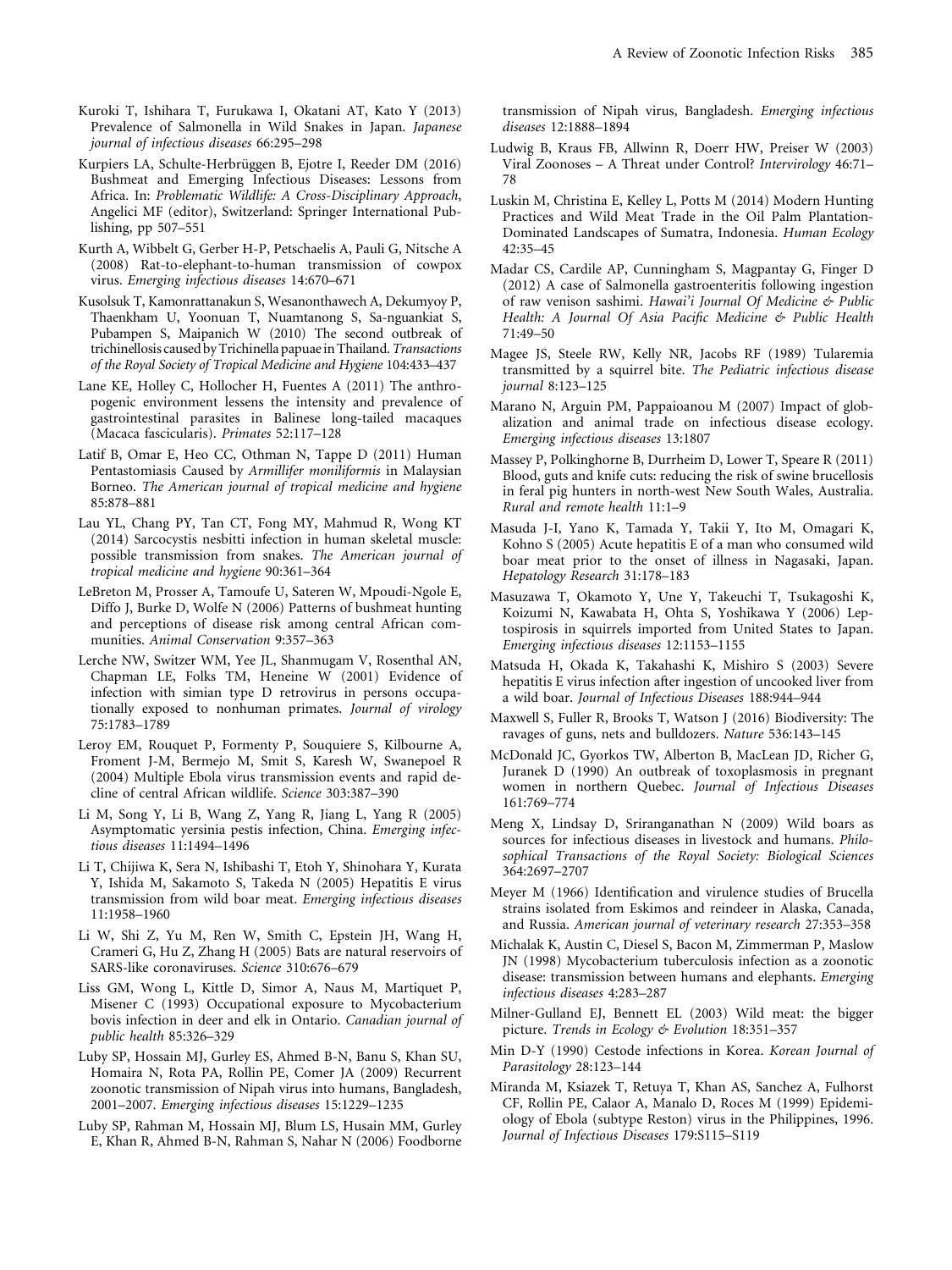- <span id="page-25-0"></span>Miyazaki S, Ishii T, Matoba S, Awatani T, Toda I (2001) A case of cat-scratch disease from a masked palm civet in Japan. Monthly Community Medicine 15:564–566
- Morikawa S, Saijo M, Kurane I (2007) Current knowledge on lower virulence of Reston Ebola virus Comparative Immunology. Microbiology and Infectious Diseases 30:391–398
- Murphree R, Warkentin JV, Dunn JR, Schaffner W, Jones TF (2011) Elephant-to-human transmission of tuberculosis, 2009. Emerging infectious diseases 17:366–371
- Mutalib A, Keirs R, Austin F (1995) Erysipelas in quail and suspected erysipeloid in processing plant employees. Avian Diseases 39:191–193
- Nagano H, Hirochi T, Fujita K, Wakamori Y, Takeshi K, Yano S (2004) Phenotypic and genotypic characterization of  $\beta$ -d-glucuronidase-positive Shiga toxin-producing Escherichia coli O157: H7 isolates from deer. Journal of Medical Microbiology 53:1037–1043
- Nagel P, Serritella A, Layden TJ (1982) Edwardsiella tarda Gastroenteritis Associated with a Pet Turtle. Gastroenterology 82:1436–1437
- Nation PN, Fanning EA, Hopf HB, Church TL (1999) Observations on animal and human health during the outbreak of Mycobacterium bovis in game farm wapiti in Alberta. The Canadian Veterinary Journal 40:113–117
- Nijman V (2010) An overview of international wildlife trade from Southeast Asia. Biodiversity and conservation 19:1101–1114
- Or OC, Leong TF (2011) Orang Asli and Wildlife Conservation in the Belum-Temengor Forest Complex. Malaysia. TRAFFIC Bulletin 23(3):94–104
- Owen IL, Morales MAG, Pezzotti P, Pozio E (2005) Trichinella infection in a hunting population of Papua New Guinea suggests an ancient relationship between Trichinella and human beings. Transactions of the Royal Society of Tropical Medicine and Hygiene 99:618–624
- Pandit S (1950) Two instances of proved rabies in the tiger. Indian medical gazette 85:441
- Park HY, Lee SU, Kim SH, Lee PC, Huh S, Yang YS, Kong Y (2001) Epidemiological significance of sero-positive inhabitants against sparganum in Kangwon-do, Korea. Yonsei medical journal 42:371–374
- Patrick ME, Gilbert MJ, Blaser MJ, Tauxe RV, Wagenaar JA, Fitzgerald C (2013) Human infections with new subspecies of Campylobacter fetus. Emerging infectious diseases 19:1678–1680
- Paulsen P (2011) Hygiene and microbiology of meat from wild game: an Austrian view. In: Game meat hygiene in focus: Microbiology, epidemiology, risk analysis and quality assurance, Paulsen P, Bauer A, Vodnansky M, Winkelmayer R, Smulders FJM (editors), Netherlands: Wageningen Academic Publishers, pp 19–37
- Peres CA (2000) Effects of subsistence hunting on vertebrate community structure in Amazonian forests. Conservation Biology 14:240–253
- Pernet O, Schneider BS, Beaty SM, LeBreton M, Yun TE, Park A, Zachariah TT, Bowden TA, Hitchens P, Ramirez CM, Daszak P, Mazet J, Freiberg AN, Wolfe ND, Lee B (2014) Evidence for henipavirus spillover into human populations in Africa. Nature Communications 5:5342. doi[:10.1038/ncomms6342](http://dx.doi.org/10.1038/ncomms6342)
- Prathap K, Lau K, Bolton J (1969) Pentastomiasis: a common finding at autopsy among Malaysian aborigines. The American journal of tropical medicine and hygiene 18:20–27
- ProMED-mail. (2001). Anthrax, deer, bison, human USA (Texas), Archive Number: 20010703.1278. ProMED-mail 3 Jul 2001. <http://www.promedmail.org/>. Accessed 24 Feb 2015.
- ProMED-mail. (2009). Rabies Tanzania (Serengeti National Park), civet, human exp., novel lyssavirus, Archive Number: 20120314.1070293. ProMED-mail 14 Mar 2009. [http://www.](http://www.promedmail.org/) [promedmail.org/](http://www.promedmail.org/). Accessed 24 Feb 2015.
- ProMED-mail. (2011). Anthrax, human, livestock India (06): (AP) wildlife, Archive Number: 20110802.2328. ProMED-mail 2 Aug 2011. [http://www.promedmail.org/.](http://www.promedmail.org/) Accessed 24 Feb 2015.
- ProMED-mail. (2014a). Australian bat lyssavirus Australia (03): (NS) flying fox, human exp, Archive 20141025.2900858. ProMED-mail 25 Oct 2014. [http://www.](http://www.promedmail.org/) [promedmail.org/](http://www.promedmail.org/). Accessed 25 Feb 2015.
- ProMED-mail. (2014b). Rabies Costa Rica: (Puntarenas) human, squirrel, Archive Number: 20140728.2641077. ProMEDmail 28 Jul 2014. <http://www.promedmail.org/>. Accessed 24 Feb 2015.
- Rabatsky-Ehr T, Dingman D, Marcus R, Howard R, Kinney A, Mshar P (2002) Deer meat as the source for a sporadic case of Escherichia coli O157: H7 infection. Emerging infectious diseases 8:525–527
- Rabinowitz P, Conti L (2013) Links Among Human Health, Animal Health, and Ecosystem Health. Annual Review of Public Health 34:189–204
- Radakovic M, Fletcher J (2011) Risk Management of game: from theory to practice. In: Game meat hygiene in focus: Microbiology, epidemiology, risk analysis and quality assurance, Paulsen P, Bauer A, Vodnansky M, Winkelmayer R, Smulders FJM (editors), Netherlands: Wageningen Academic Publishers, pp 209– 221
- Ramasoota T (1991) Current status of food-borne parasitic zoonoses in Thailand. Southeast Asian Journal of Tropical Medicine Public Health 22:23–26
- Ranque S, Faugère B, Pozio E, La Rosa G, Tamburrini A, Pellissier J-F, Brouqui P (2000) Trichinella pseudospiralis outbreak in France. Emerging infectious diseases 6:543–547
- Robson J, Harrison M, Wood R, Tilse M, McKay A, Brodribb T (1993) Brucellosis: re-emergence and changing epidemiology in Queensland. The Medical Journal of Australia 159:153–158
- Rodríguez PE, Rodriguez-Ferrer M, Nieto-Martinez J, Ubeira F, Garate-Ormaechea T (2004) Trichinellosis outbreaks in Spain (1990–2001). Enfermedades infecciosas y microbiologia clinica 22:70–76
- Roess AA, Galan A, Kitces E, Li Y, Zhao H, Paddock CD, Adem P, Goldsmith CS, Miller D, Reynolds MG (2010) Novel deer-associated parapoxvirus infection in deer hunters. New England Journal of Medicine 363:2621–2627
- Rosenkranz M, Elsner H-A, Stürenburg HJ, Weiller C, Röther J, Sobottka I (2003) Streptococcus suis meningitis and septicemia contracted from a wild boar in Germany. Journal of neurology 250:869–870
- Ross RD, Stec LA, Werner JC, Blumenkrank MS, Glazer L, Williams GA (2001) Presumed acquired ocular toxoplasmosis in deer hunters. Retina 21:226–229
- Rounds JM, Rigdon CE, Muhl LJ, Forstner M, Danzeisen GT, Koziol BS, Taylor C, Shaw BT, Short GL, Smith KE (2012) Non-O157 Shiga toxin-producing Escherichia coli associated with venison. Emerging infectious diseases 18:279–282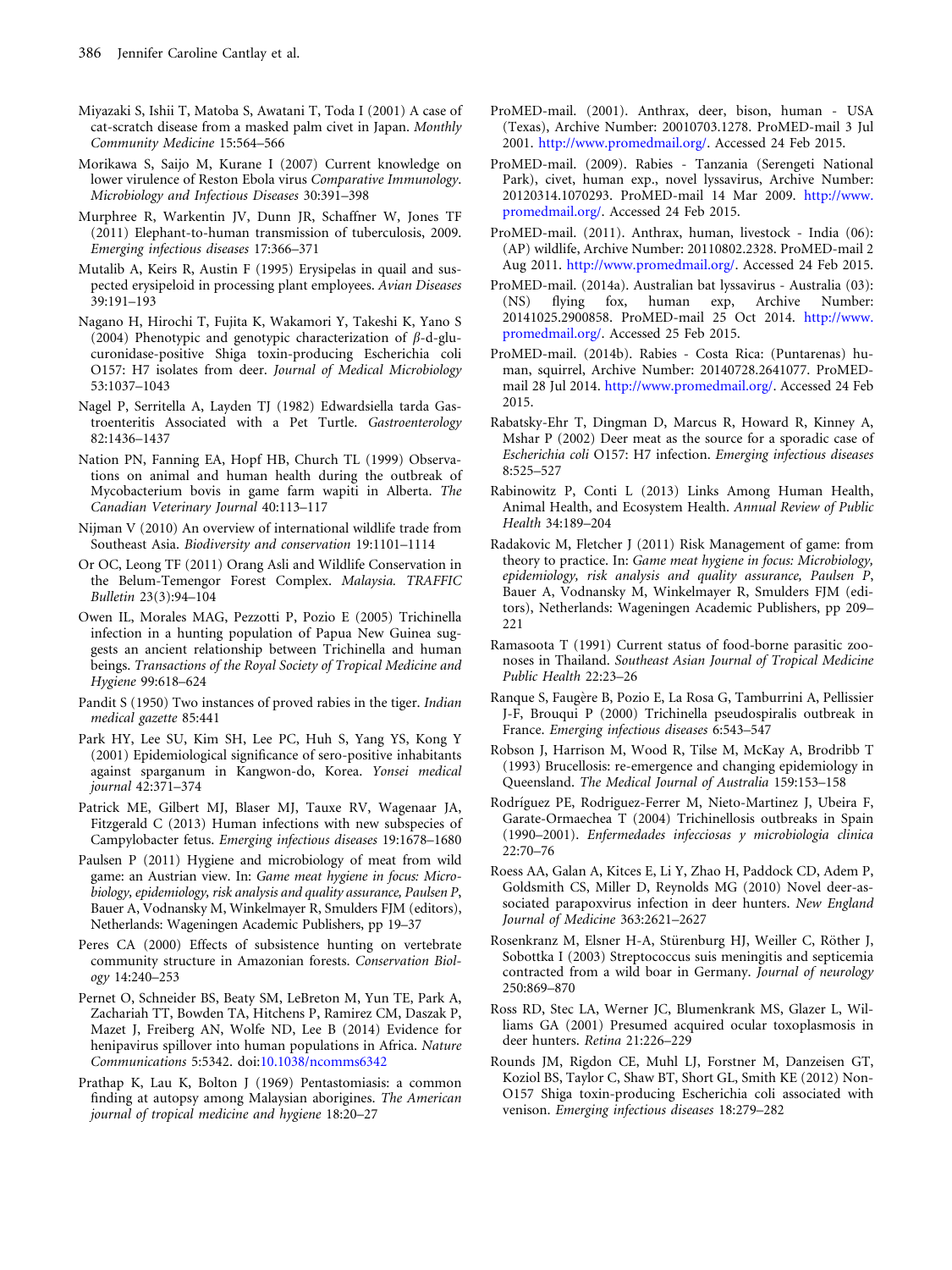- <span id="page-26-0"></span>Sacks JJ, Delgado DG, Lobel HO, Parker RL (1983) Toxoplasmosis infection associated with eating undercooked venison. American journal of epidemiology 118:832–838
- Samaratunga, Searle, Hudson (1998) Non–rabies Lyssavirus human encephalitis from fruit bats: Australian bat Lyssavirus (pteropid Lyssavirus) infection. Neuropathology and Applied Neurobiology 24:331–335.
- Scheffers BR, Corlett RT, Diesmos A, Laurance WF (2012) Local demand drives a bushmeat industry in a Philippine forest preserve. Tropical Conservation Science 5:133–141
- Schellenberg RS, Tan BJ, Irvine JD, Stockdale DR, Gajadhar AA, Serhir B, Botha J, Armstrong CA, Woods SA, Blondeau JM (2003) An outbreak of trichinellosis due to consumption of bear meat infected with Trichinella nativa in 2 northern Saskatchewan communities. Journal of Infectious Diseases 188:835– 843
- Schipper J, Chanson JS, Chiozza F, Cox NA, Hoffmann M, Katariya V, Lamoreux J, Rodrigues AS, Stuart SN, Temple HJ (2008) The status of the world's land and marine mammals: diversity, threat, and knowledge. Science 322:225–230
- Schweizer M, Falcone V, Gänge J, Turek R, Neumann-Haefelin D (1997) Simian foamy virus isolated from an accidentally infected human individual. Journal of virology 71:4821–4824
- Seguchi K, Matsuno M, Kataoka H, Kobayashi T, Maruyama H, Itoh H, Koono M, Nawa Y (1995) A case report of colonic ileus due to eosinophilic nodular lesions caused by Gnathostoma doloresi infection. The American journal of tropical medicine and hygiene 53:263–266
- Serrano R, Lacasa J, Velázquez J, Ziad F, Aznar R (1989) Trichinosis: new epidemic outbreak caused by the ingestion of wildboar sausage. Enfermedades infecciosas y microbiologia clinica 7:428–431
- Shah KV (1972) Evidence for an SV40-related papovavirus infection of man. American journal of epidemiology 95:199–206
- Sharma DS (1999) TRAFFIC report-Tortoise and freshwater turtle trade and utilisation in Peninsular Malaysia, Petaling Jaya, Malaysia: TRAFFIC Southeast Asia
- Sharma DSK, Tisen OB (1999) Freshwater Turtle and Tortoise Utilization and Conservation Status in Malaysia. In: Asian Turtle Trade: Proceedings of a Workshop on Conservation and Trade of Freshwater Turtles and Tortoises in Asia. Phnom Penh, Cambodia: Chelonian Research Foundation, pp 120–128
- Shepherd CR, Krishnasamy K (2014) A Review of the Sun Bear Trade in Sarawak, Malaysia. TRAFFIC Bulletin 26:37–40
- Smith KJ, Skelton HG, James WD, Lupton GP (1991) Parapoxvirus infections acquired after exposure to wildlife. Archives of dermatology 127:79–82
- Starnes C, Talwani R, Horvath J, Duffus W, Bryan C (2004) Brucellosis in two hunt club members in South Carolina. Journal of the South Carolina Medical Association 1975(100):113–115
- Summer R, Ross S, Kiehl W (2004) Imported case of rabies in Germany from India. Euro Surveillance 8:2585
- Takahashi K, Kitajima N, Abe N, Mishiro S (2004) Complete or near-complete nucleotide sequences of hepatitis E virus genome recovered from a wild boar, a deer, and four patients who ate the deer. Virology 330:501–505
- Tanaka S, Maruyama H, Ishiwata K, Nawa Y (1997) A case report of pleural sparganosis. Parasitology International 46:73–75
- Tappe D, Abdullah S, Heo C, Kannan Kutty M, Latif B (2013) Review Paper Human and animal invasive muscular sarcocys-

tosis in Malaysia–recent cases, review and hypotheses. Tropical biomedicine 30:355–366

- Tei S, Kitajima N, Ohara S, Inoue Y, Miki M, Yamatani T, Yamabe H, Mishiro S, Kinoshita Y (2004) Consumption of uncooked deer meat as a risk factor for hepatitis E virus infection: An age-and sexmatched case-control study. Journal of medical virology 74:67–70
- Tei S, Kitajima N, Takahashi K, Mishiro S (2003) Zoonotic transmission of hepatitis E virus from deer to human beings. The Lancet 362:371–373
- Thayaparan S, Robertson I, Amraan F, Suut L, Abdullah M (2013) Serological prevalence of Leptospiral infection in wildlife in Sarawak, Malaysia. Borneo Journal of Resource Science and Technology 2:79–82
- Toyoda K, Furusyo N, Takeoka H, Murata M, Sawayama Y, Hayashi J (2008) Epidemiological study of hepatitis E virus infection in the general population of Okinawa, Kyushu, Japan. Journal Of Gastroenterology And Hepatology 23:1885–1890
- Tu Z-C, Zeitlin G, Gagner J-P, Keo T, Hanna BA, Blaser MJ (2004) Campylobacter fetus of reptile origin as a human pathogen. Journal of clinical microbiology 42:4405–4407
- Une Y, Mori T (2007) Tuberculosis as a zoonosis from a veterinary perspective. Comparative Immunology, Microbiology and Infectious Diseases 30:415–425
- Vashi NA, Reddy P, Wayne DB, Sabin B (2010) Bat-associated leptospirosis. Journal of general internal medicine 25:162–164
- Wang M, Yan M, Xu H, Liang W, Kan B, Zheng B, Chen H, Zheng H, Xu Y, Zhang E (2005) SARS-CoV infection in a restaurant from palm civet. Emerging infectious diseases 11:1860–1865
- Warrilow D, Smith IL, Harrower B, Smith GA (2002) Sequence Analysis of an Isolate from a Fatal Human Infection of Australian Bat Lyssavirus. Virology 297:109–119
- Weigler BJ (1992) Biology of B virus in macaque and human hosts: a review. Clinical Infectious Diseases 14:555–567
- Weiss RA, McMichael AJ (2004) Social and environmental risk factors in the emergence of infectious diseases. Nature medicine 10:S70–S76
- Wichmann O, Schimanski S, Koch J, Kohler M, Rothe C, Plentz A, Jilg W, Stark K (2008) Phylogenetic and case-control study on hepatitis E virus infection in Germany. Journal of Infectious Diseases 198:1732–1741
- Wilkins M, Bartlett P, Frawley B, O'Brien D, Miller C, Boulton M (2003) Mycobacterium bovis (bovine TB) exposure as a recreational risk for hunters: results of a Michigan Hunter Survey, 2001. The International Journal of Tuberculosis and Lung Disease 7:1001–1009
- Wilkins MJ, Meyerson J, Bartlett PC, Spieldenner SL, Berry DE, Mosher LB, Kaneene JB, Robinson-Dunn B, Stobierski MG, Boulton ML (2008) Human Mycobacterium bovis infection and bovine tuberculosis outbreak, Michigan, 1994–2007. Emerging infectious diseases 14:657–660
- Wisser J, Rudolph M, Frolich K, Pilaski J, Strauss G, Meyer H, Burck G, Truyen U (2001) Cowpox virus infection causing stillbirth in an Asian elephant (Elephas maximus). Veterinary Record 149:244–246
- Wiwanitkit V (2005) A review of human sparganosis in Thailand. International journal of infectious diseases 9:312–316
- Wolfe ND, Heneine W, Carr JK, Garcia AD, Shanmugam V, Tamoufe U, Torimiro JN, Prosser AT, LeBreton M, Mpoudi-Ngole E (2005) Emergence of unique primate T-lymphotropic viruses among central African bushmeat hunters. Proceedings of the National Academy of Sciences 102:7994–7999